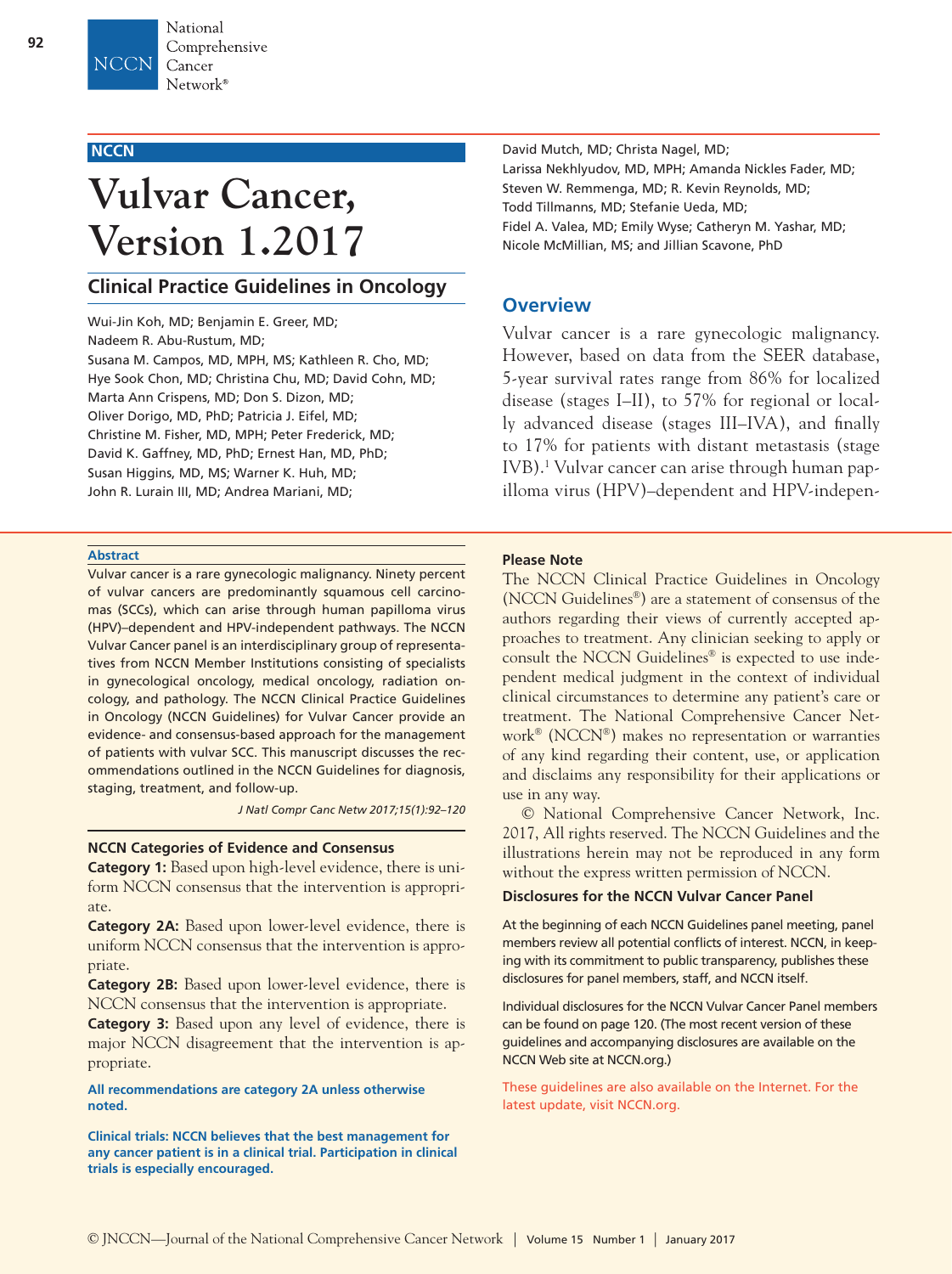dent pathways, the latter of which is more common in older women.2

Studies of the SEER database and the National Cancer Database have shown that treatment approaches/modalities vary considerably with sociodemographic factors such as race/ethnicity, age, and nonprivate insurance, particularly for patients with advanced disease.<sup>3,4</sup>

Ninety percent of vulvar cancers are of squamous cell carcinoma (SCC) histology.2 Risk factors for the development of vulvar neoplasia include increasing age, infection with HPV, cigarette smoking, inflammatory conditions affecting the vulva, and immunodeficiency. Most vulvar neoplasias are diagnosed at early stages.<sup>5</sup> Although vulvar SCC is the most common type of vulvar cancer, rarer histologies exist and include melanoma, extramammary Paget disease, Bartholin gland

### **NCCN Vulvar Cancer Panel Members**

\*,bWui-Jin Koh, MD/Co-Chair§ Fred Hutchinson Cancer Research Center/ Seattle Cancer Care Alliance \*,aBenjamin E. Greer, MD/Co-ChairΩ Fred Hutchinson Cancer Research Center/ Seattle Cancer Care Alliance \*,a,dNadeem R. Abu-Rustum, MDΩ/Vice-Chair Memorial Sloan Kettering Cancer Center Susana M. Campos, MD, MPH, MS† Dana-Farber/Brigham and Women's Cancer Center Kathleen R. Cho, MD≠ University of Michigan Comprehensive Cancer Center <sup>d</sup>Hye Sook Chon, MDΩ Moffitt Cancer Center dChristina Chu, MDΩ Fox Chase Cancer Center David Cohn, MDΩ The Ohio State University Comprehensive Cancer Center – James Cancer Hospital and Solove Research Institute Marta Ann Crispens, MDΩ Vanderbilt-Ingram Cancer Center dDon S. Dizon, MDt Massachusetts General Hospital Cancer Center Oliver Dorigo, MD, PhDΩ Stanford Cancer Institute bPatricia J. Eifel, MD§ The University of Texas MD Anderson Cancer Center dChristine M. Fisher, MD, MPH§ University of Colorado Cancer Center Peter Frederick, MDΩ Roswell Park Cancer Institute b,dDavid K. Gaffney, MD, PhD§ Huntsman Cancer Institute at the University of Utah a,dErnest Han, MD, PhDΩ City of Hope Comprehensive Cancer Center Susan Higgins, MD, MS§ Yale Cancer Center/Smilow Cancer Hospital a Warner K. Huh, MDΩ University of Alabama at Birmingham Comprehensive Cancer Center John R. Lurain III, MDΩ Robert H. Lurie Comprehensive Cancer Center of Northwestern University dAndrea Mariani, MDΩ Mayo Clinic Cancer Center

adenocarcinoma, verrucous carcinoma, basal cell carcinoma, and sarcoma.<sup>6</sup>

The International Society for the Study of Vulvovaginal Disease (ISSVD) has revised the terminology used to characterize vulvar lesions in recent years. In 2004, vulvar intraepithelial neoplasia (VIN) terminology was refined to include 2 types of lesions, usual-type VIN and differentiated VIN.7 Usual-type VIN was linked to persistent infection with carcinogenic strains of HPV; differentiated VIN was commonly associated with vulvar dermatologic conditions such as lichen sclerosus. In 2015, the ISSVD updated the description to 3 classes of vulvar lesions: (1) low-grade squamous intraepithelial lesion (LSIL) due to flat condyloma or HPV effect; (2) high-grade squamous intraepithelial lesions (HSIL; formerly *usual-type VIN*); and (3) differentiated VIN.<sup>8</sup>

Text cont. on page 108.

| <sup>a</sup> David Mutch, MDΩ                                                                                                  |
|--------------------------------------------------------------------------------------------------------------------------------|
| Siteman Cancer Center at Barnes-Jewish Hospital and<br>Washington University School of Medicine                                |
| Christa Nagel, MDΩ                                                                                                             |
| Case Comprehensive Cancer Center/ University Hospitals Seidman<br>Cancer Center and Cleveland Clinic Taussig Cancer Institute  |
| <sup>d</sup> Larissa Nekhlyudov, MD, MPH                                                                                       |
| Dana-Farber/Brigham and Women's Cancer Center                                                                                  |
| <sup>a</sup> Amanda Nickles Fader, MDΩ                                                                                         |
| The Sidney Kimmel Comprehensive Cancer Center at                                                                               |
| Johns Hopkins<br>Steven W. Remmenga, MDΩ                                                                                       |
| Fred & Pamela Buffett Cancer Center                                                                                            |
| <sup>ε</sup> R. Kevin Reynolds, MDΩ                                                                                            |
| University of Michigan Comprehensive Cancer Center                                                                             |
| Todd Tillmanns, MDΩ<br>St. Jude Children's Research Hospital/                                                                  |
| University of Tennessee Health Science Center                                                                                  |
| Stefanie Ueda, MDΩ                                                                                                             |
| UCSF Helen Diller Family Comprehensive Cancer Center<br><sup>d</sup> Fidel A. Valea, ΜDΩ                                       |
| <b>Duke Cancer Institute</b>                                                                                                   |
| <b>Emily Wyse</b>                                                                                                              |
| <b>Patient Advocate</b>                                                                                                        |
| <sup>b</sup> Catheryn M. Yashar, MD§<br><b>UC San Diego Moores Cancer Center</b>                                               |
|                                                                                                                                |
| NCCN Staff: Nicole McMillian, MS, and Jillian Scavone, PhD                                                                     |
| KEY:                                                                                                                           |
| *Writing Committee<br>Subcommittees: <sup>a</sup> Principles of Surgery; <sup>b</sup> Principles of Radiation; <i>Systemic</i> |
| Therapy; <sup>d</sup> Principles of Imaging <sup>†</sup> . (Underlining denotes the lead of the                                |
| subcommittee)                                                                                                                  |
| *NCCN gratefully acknowledges the following NCCN Imaging Panel members                                                         |
| for their contributions during the development of the Principles of Imaging                                                    |
| (VULVA-A) in Version 1.2017 of the NCCN Guidelines for Vulvar Cancer:                                                          |
| Pamela DiPiro, MD <sub>O</sub>                                                                                                 |
| Dana-Farber/Brigham and Women's Cancer Center                                                                                  |
| Kristin Dittmar, MD¢<br>The Ohio State University Comprehensive Cancer Center -                                                |
| James Cancer Hospital and Solove Research Institute                                                                            |
| Specialties: φDiagnostic Radiology; ΩGynecologic Oncology; †Medical                                                            |
| Oncology; §Radiotherapy/Radiation Oncology; ≠Pathology                                                                         |
|                                                                                                                                |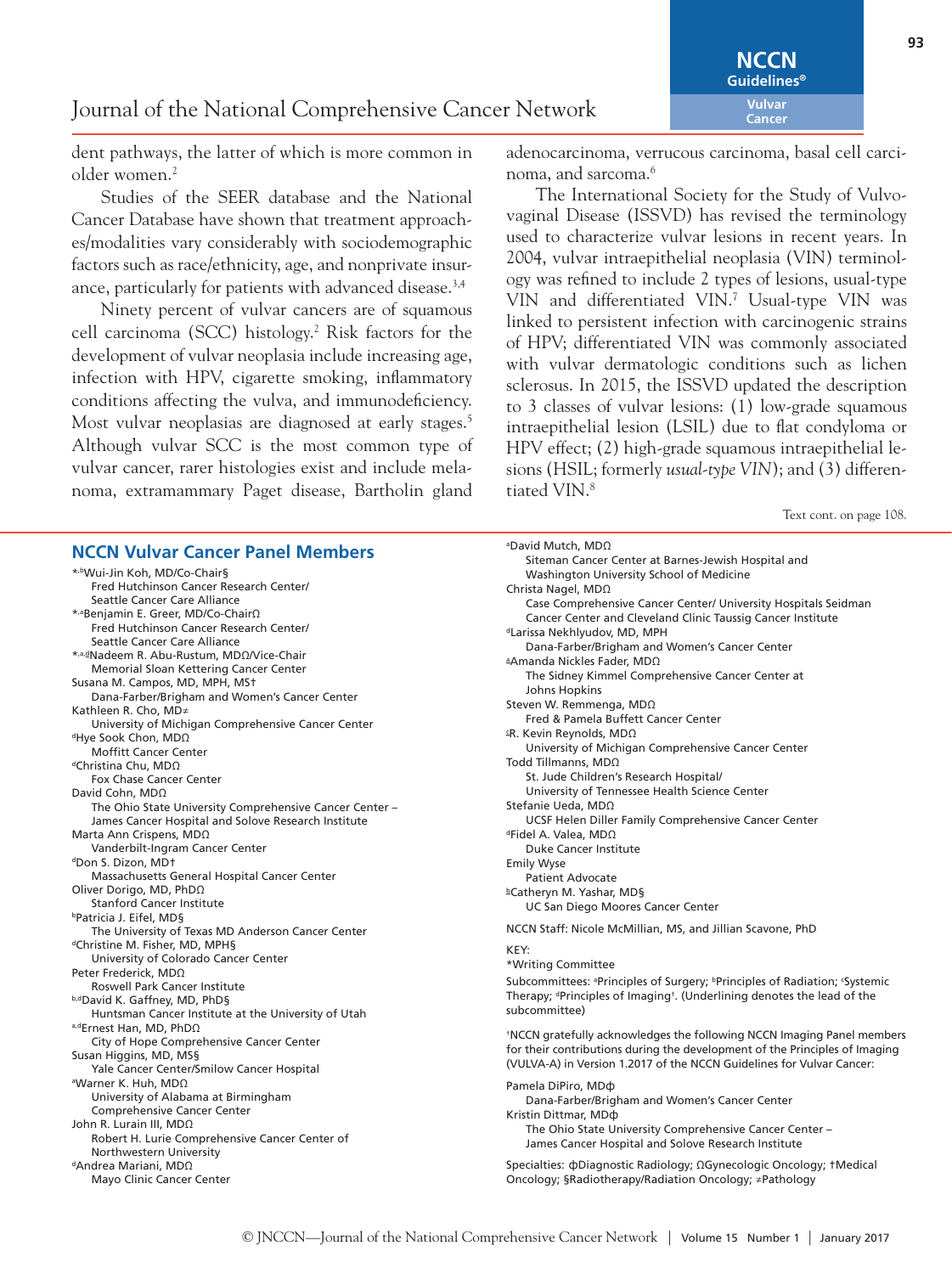

© JNCCN—Journal of the National Comprehensive Cancer Network | Volume 15 Number 1 | January 2017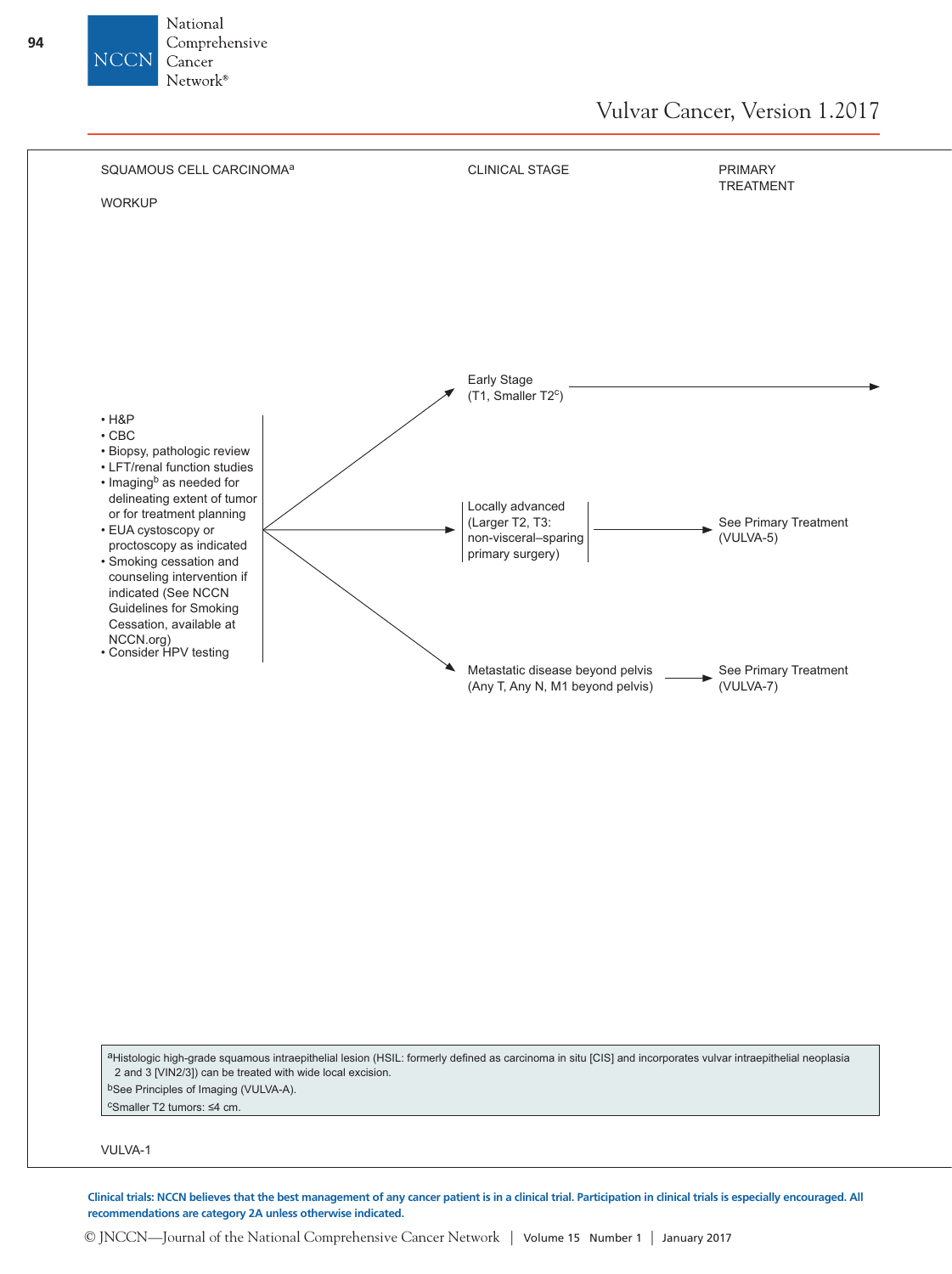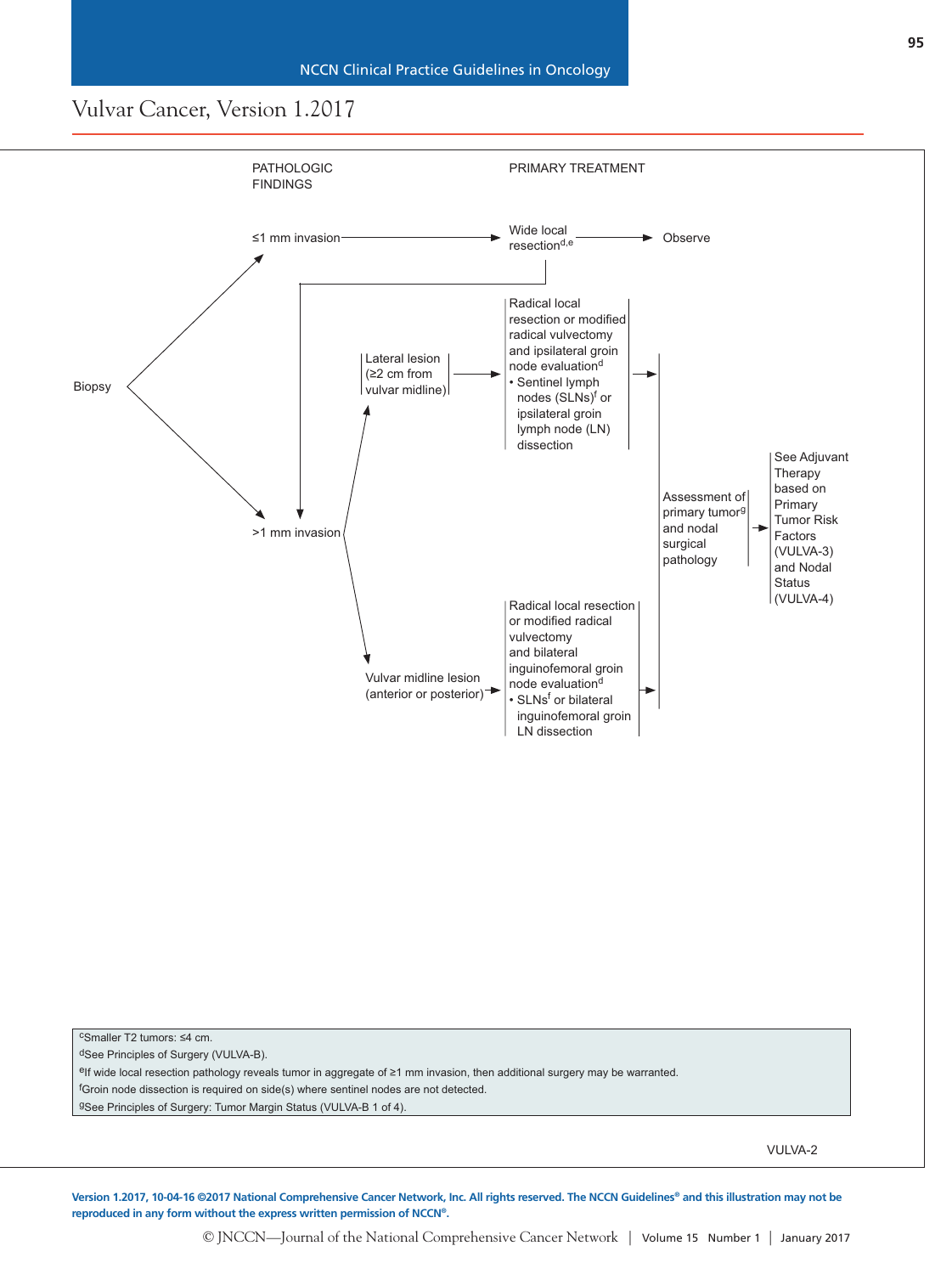



**Clinical trials: NCCN believes that the best management of any cancer patient is in a clinical trial. Participation in clinical trials is especially encouraged. All recommendations are category 2A unless otherwise indicated.**

© JNCCN—Journal of the National Comprehensive Cancer Network | Volume 15 Number 1 | January 2017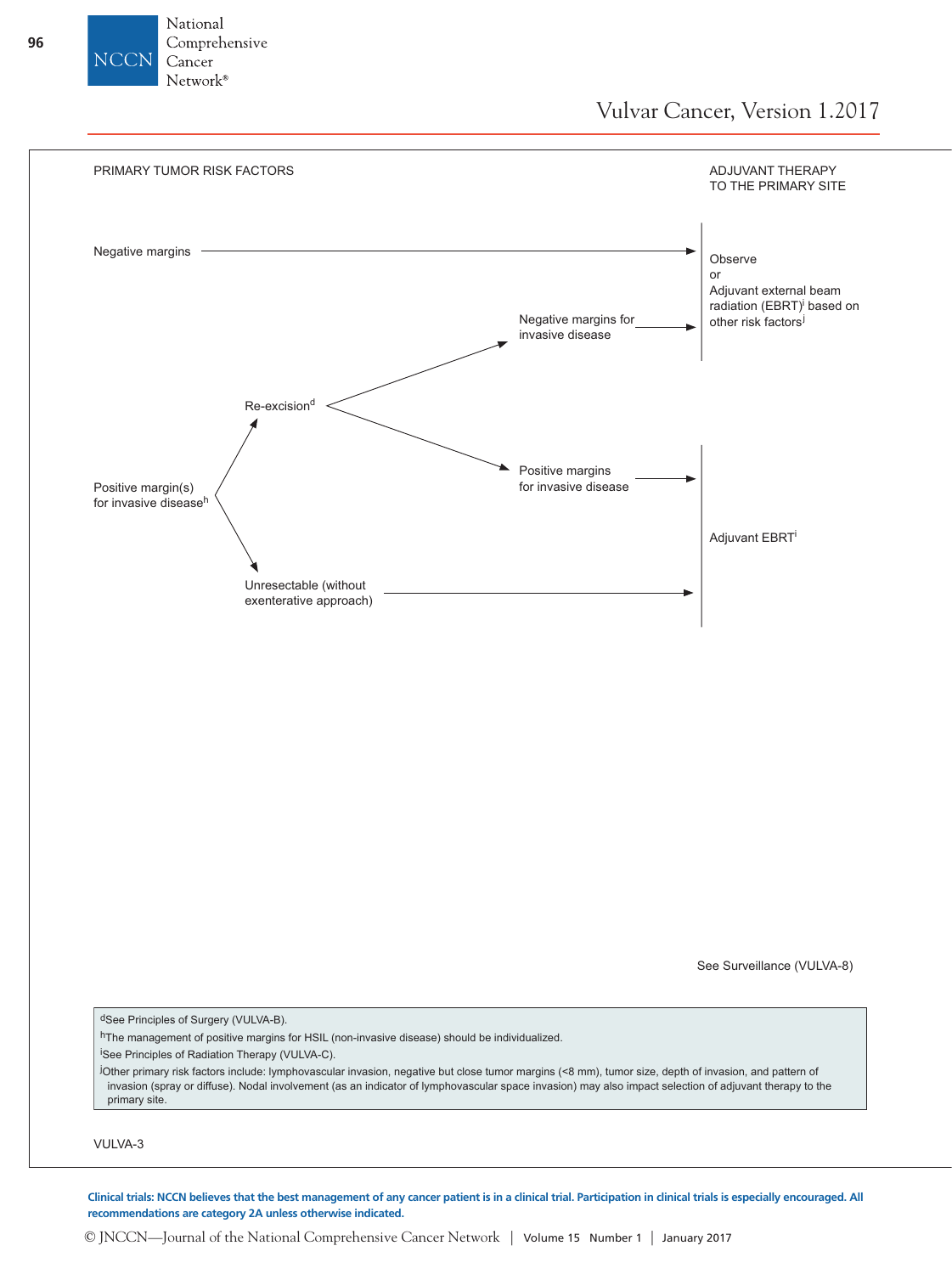

i See Principles of Radiation Therapy (VULVA-C). kSee Principles of Surgery: Inguinofemoral Sentinel Lymph Node Procedure (VULVA-B 3 of 4). l See Systemic Therapy (VULVA-D).

VULVA-4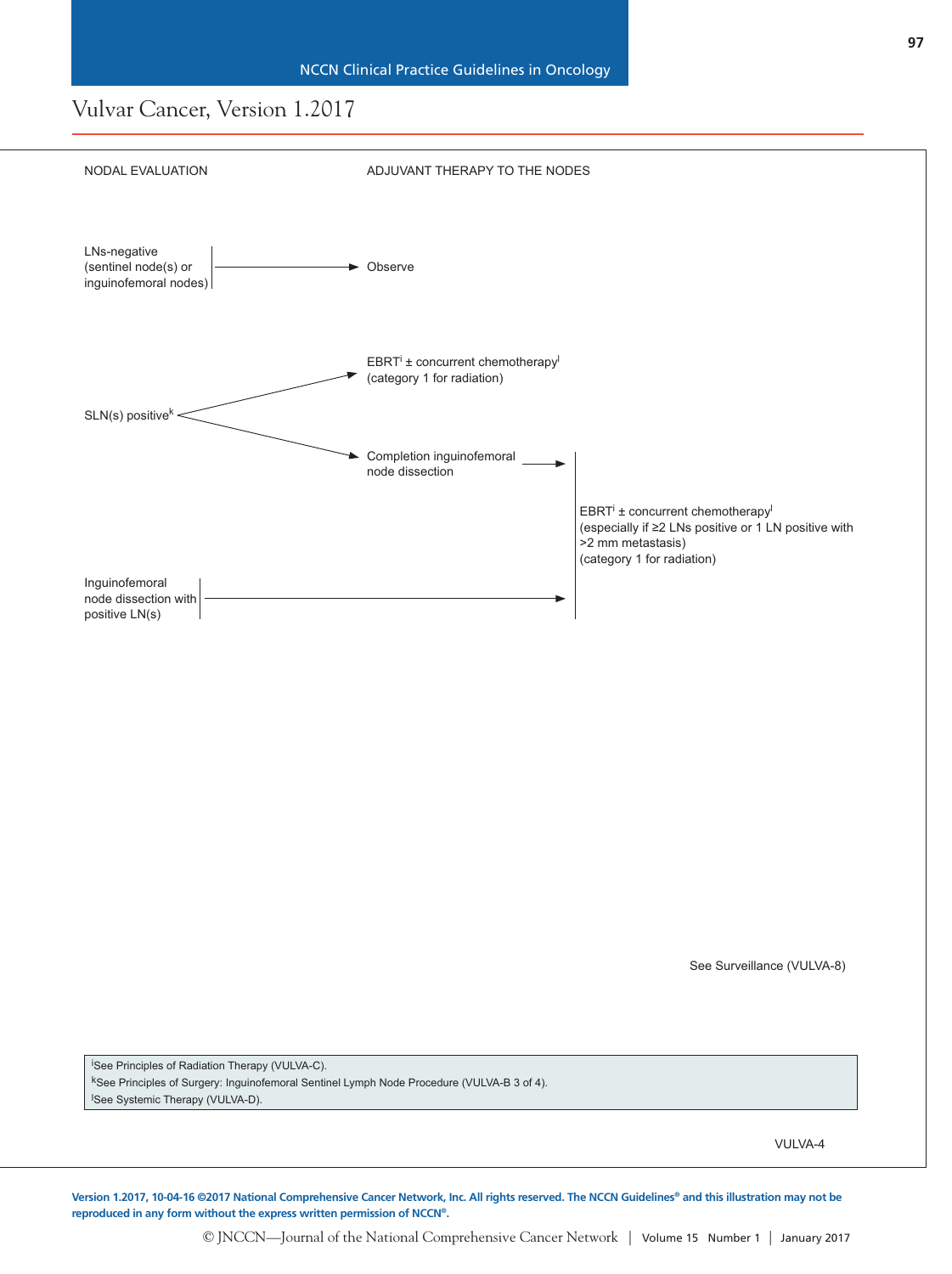



**Clinical trials: NCCN believes that the best management of any cancer patient is in a clinical trial. Participation in clinical trials is especially encouraged. All recommendations are category 2A unless otherwise indicated.**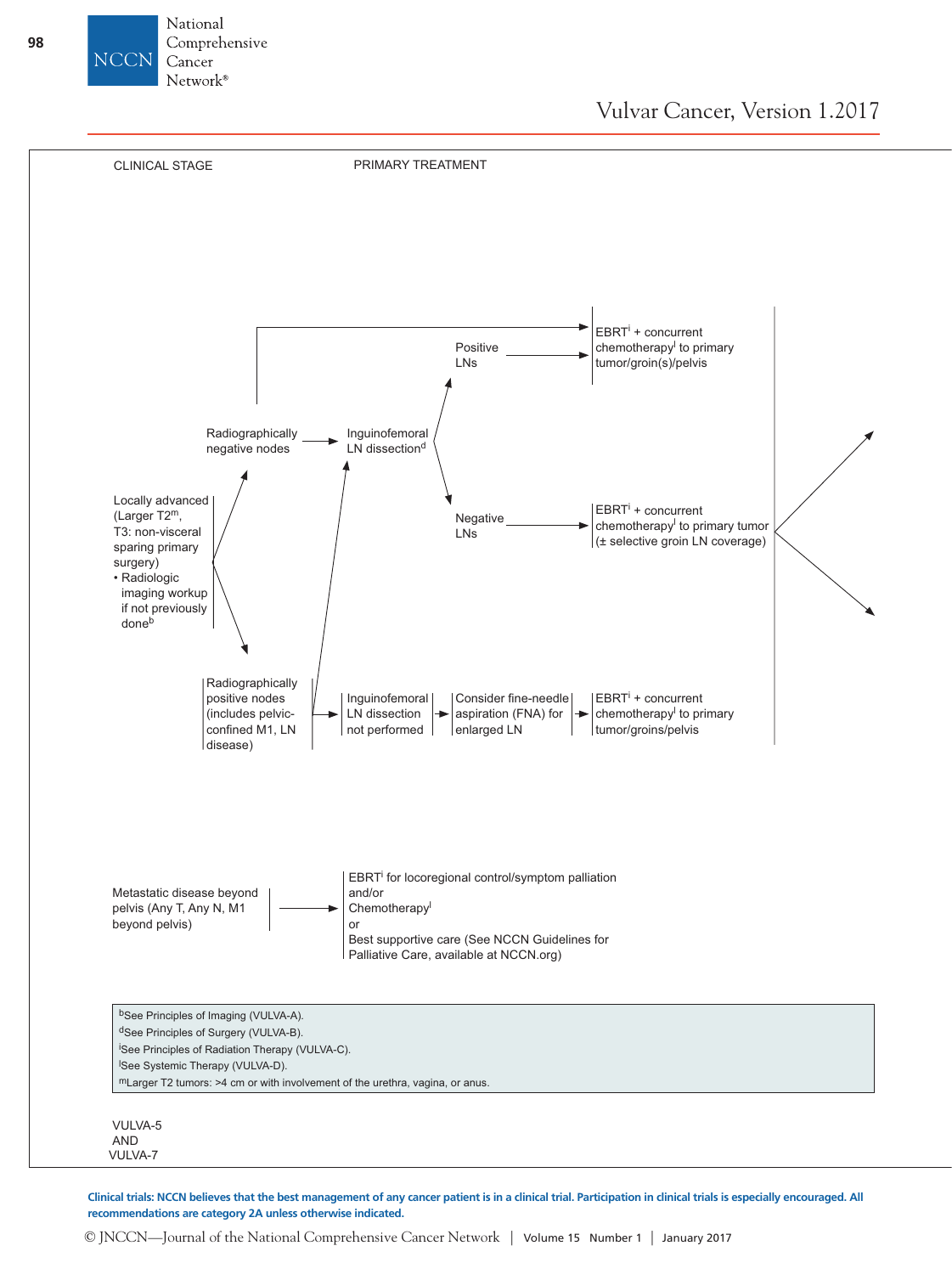

dSee Principles of Surgery (VULVA-B). i See Principles of Radiation Therapy (VULVA-C).

l See Systemic Therapy (VULVA-D).

nNo sooner than 3 months from completion of treatment.

oConsider pelvic exenteration for select cases with a central recurrence.

VULVA-6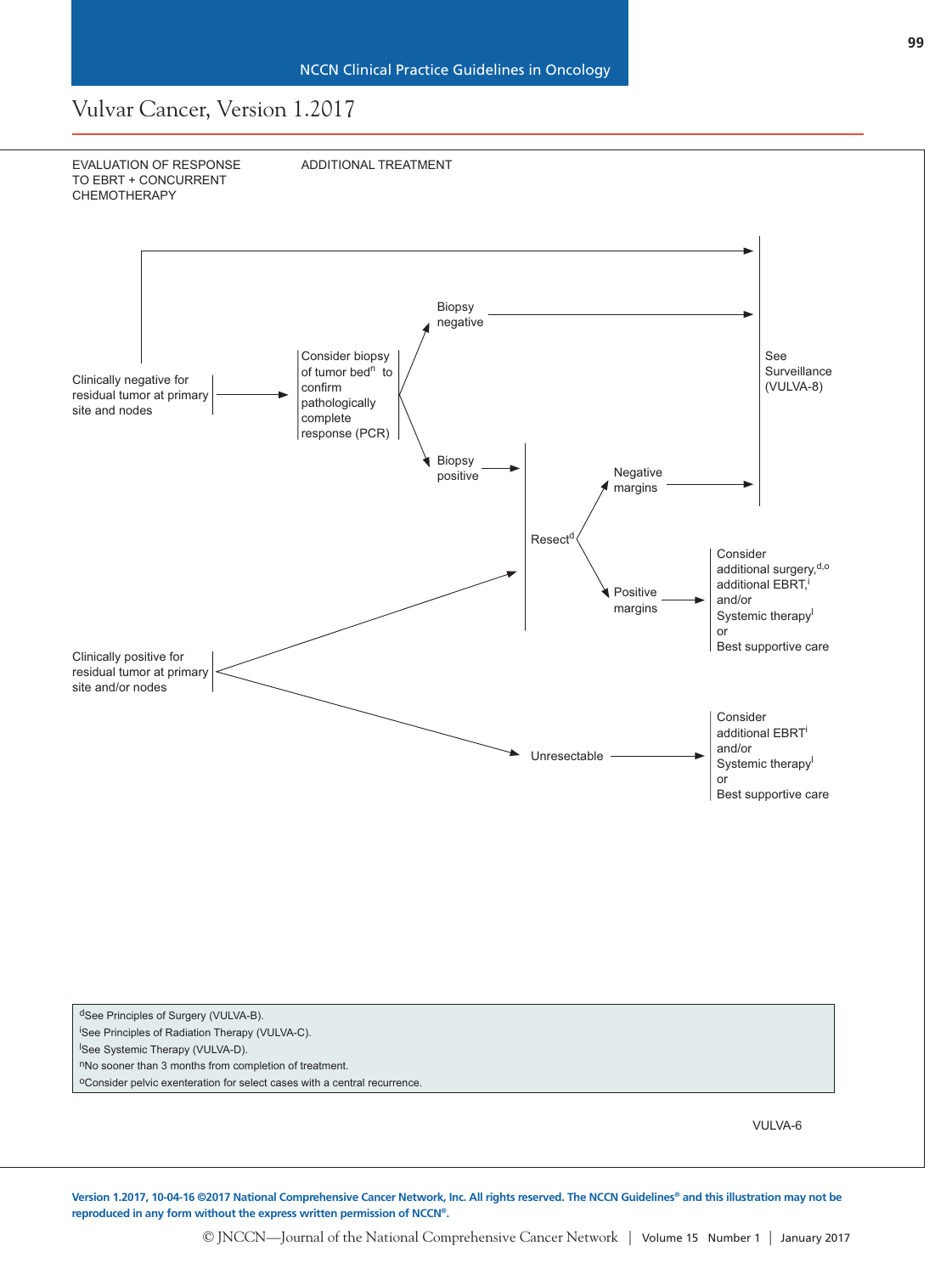

© JNCCN—Journal of the National Comprehensive Cancer Network | Volume 15 Number 1 | January 2017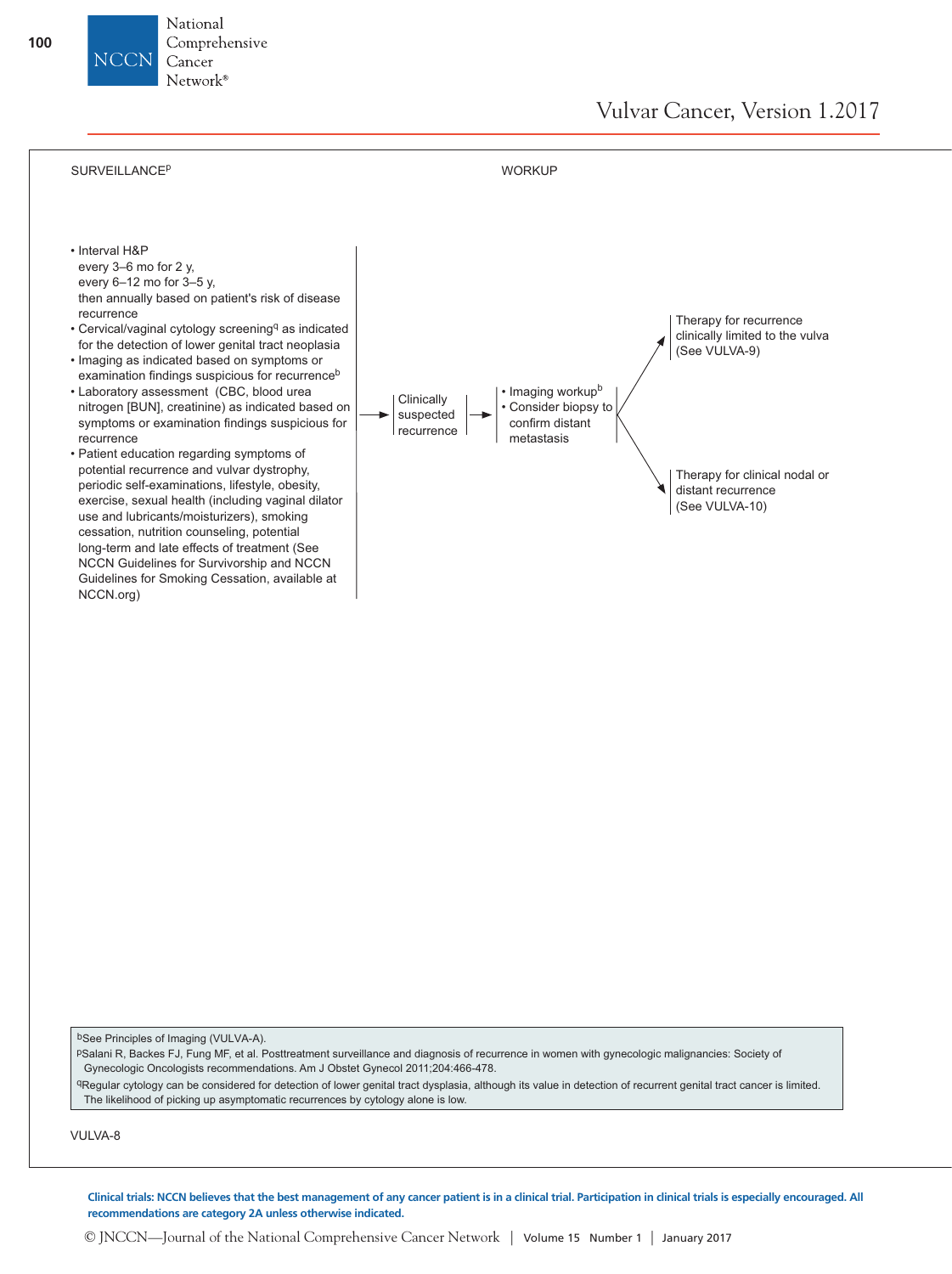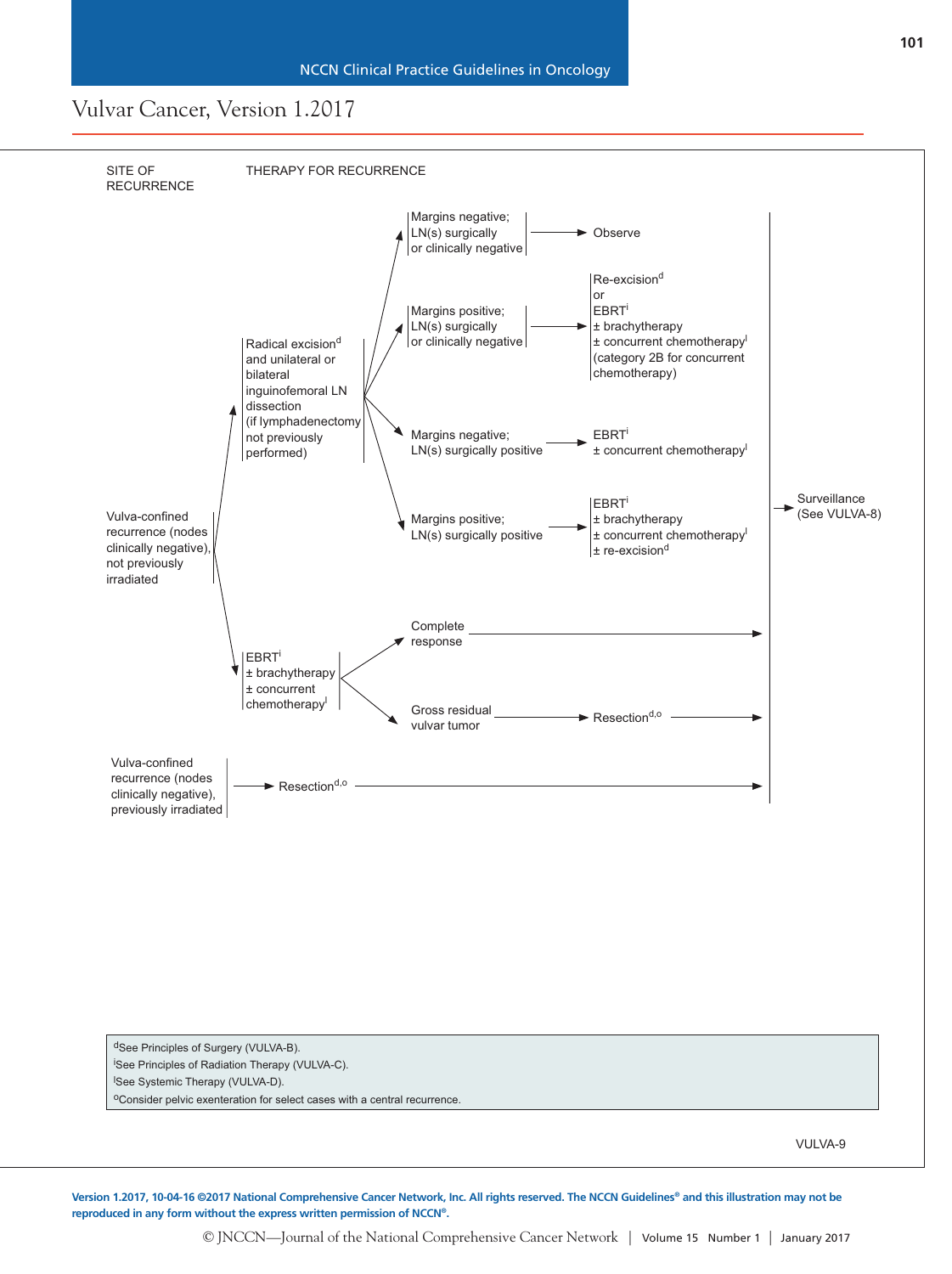



**Clinical trials: NCCN believes that the best management of any cancer patient is in a clinical trial. Participation in clinical trials is especially encouraged. All recommendations are category 2A unless otherwise indicated.**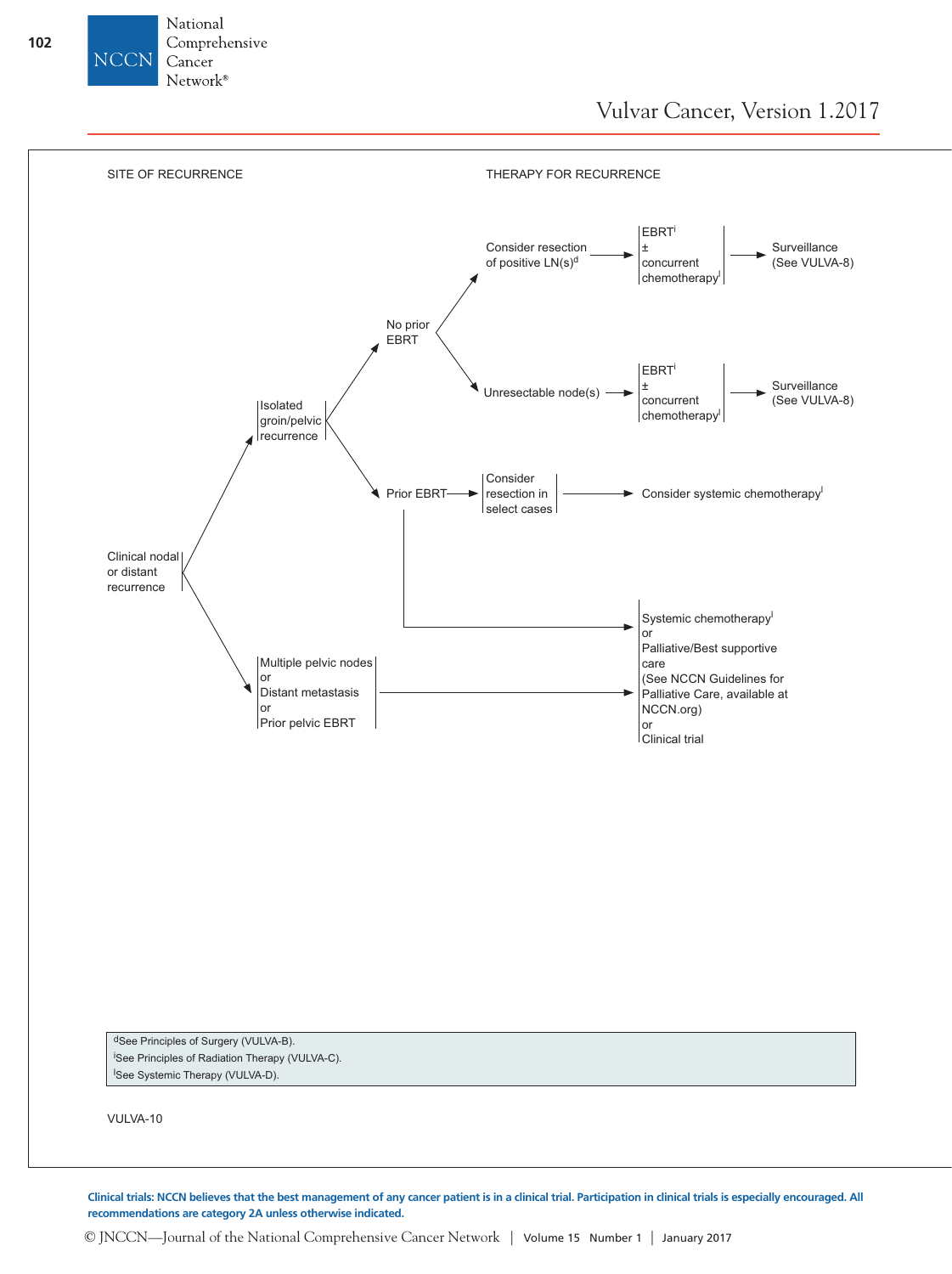### PRINCIPLES OF IMAGING\*,1-5

#### Initial Workup

- Consider chest imaging with plain radiography (chest x-ray). If an abnormality is seen then chest CT without contrast may be performed.
- Consider pelvic MRI to aid in surgical and/or radiation treatment planning.\*\*
- Consider whole body PET/CT or chest/abdominal/pelvic CT for T2 or larger tumors or if metastasis is suspected.\*\*
- Other initial imaging should be based on symptomatology and clinical concern for metastatic disease.\*\*

#### Follow-up/Surveillance

- For patients with locally advanced and/or node-positive disease, optional chest/abdominal/pelvic CT every 6–12 months for 2–3 years.
- Whole body PET/CT may be performed if recurrence/metastasis is suspected.
- Other imaging should be based on symptomatology and clinical concern for recurrent/metastatic disease.\*\*\*

Imaging for Documented Recurrence

- Consider whole body PET/CT if not previously performed during surveillance.
- Consider pelvic MRI to aid in further treatment planning.

#### PRINCIPLES OF IMAGING (REFERENCES)

<sup>1</sup>Salani R, Backes FJ, Fung MF, et al. Posttreatment surveillance and diagnosis of recurrence in women with

gynecologic malignancies: Society of Gynecologic Oncologists recommendations. Am J Obstet Gynecol 2011;204:466-478.

2Kataoka MY, Sala E, Baldwin P, et al. The accuracy of magnetic resonance imaging in staging of vulvar cancer: a retrospective multi-centre study. Gynecol Oncol 2010;117:82-87.

3Robertson NL, Hricak H, Sonoda Y, et al. The impact of FDG-PET/CT in the management of patients with vulvar and vaginal cancer. Gynec Oncol 2016;140:420-424.

4Elit L, Reade CJ. Recommendations for follow-up care for gynecologic cancer survivors. Obstet Gynecol. 2015;126:1207-1214.

5Viswanathan C, Kirschner K, Truong M, et al. Multimodlity imaging of vulvar cancer: staging, therapeutic response, and complications. AJR Am J Roentgenol 2013; 200:1387-1400.

\*MRI and CT are performed with contrast throughout the guidelines unless contraindicated. Contrast is not required for screening chest CT. \*\*Indications may include abnormal physical exam findings; bulky vulvar tumor (≥4 cm or close to critical structures); vaginal, urethral, or anal involvement; delay in presentation or treatment; and pelvic, abdominal, or pulmonary symptoms.

\*\*\*Indications may include abnormal physical exam findings such as palpable new mass or adenopathy, or new pelvic, abdominal, or pulmonary symptoms.

VULVA-A 2 OF 2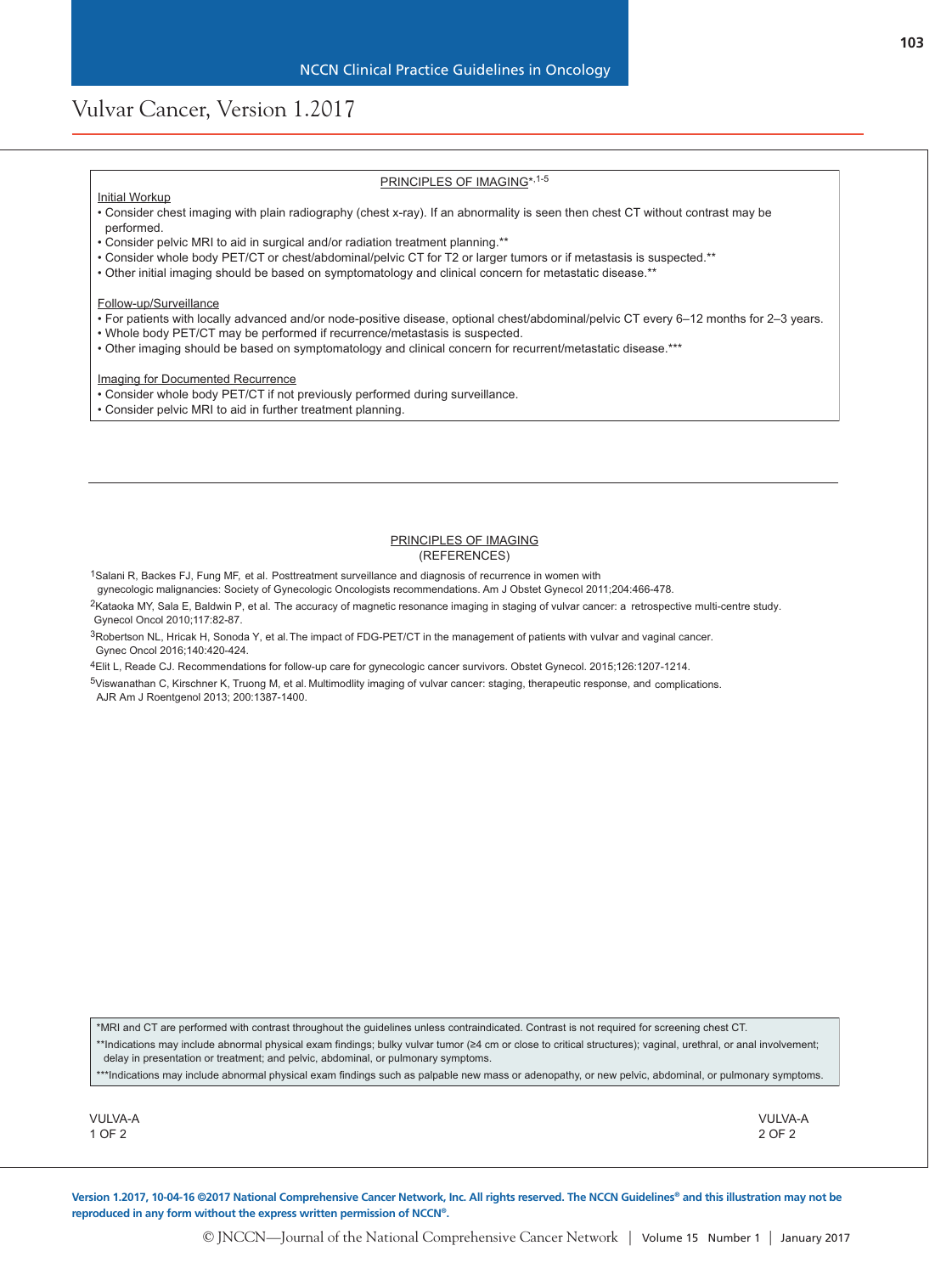#### PRINCIPLES OF SURGERY: TUMOR MARGIN STATUS

- Studies suggest a high overall incidence of local recurrence in vulvar carcinoma.<sup>1</sup> Tumor margin of resection has been postulated as a significant prognostic factor for recurrence in squamous cell carcinoma of the vulva.<sup>2,3</sup>
- Efforts should be made to obtain adequate surgical margins (1–2 cm) at primary surgery.
- In the setting of a close or positive surgical tumor margin (<8 mm from tumor), re-resection may be considered to obtain more adequate margins. Adjuvant local radiation therapy is another alternative.4 The risk-benefit ratio and morbidity of these approaches must be considered and individualized in each patient.<sup>a</sup>
- Close or positive margins that involve the urethra, anus, or vagina may not be resectable without incurring significant potential morbidity and adverse impact on patient quality of life.
- Other factors including nodal status should be considered in the decision whether to perform subsequent surgery. Re-resection of close or positive vulvar tumor margins may not be beneficial in patients with metastases to the inguinal nodes that require treatment with EBRT ± chemotherapy after surgery.
- Pathologists often have a challenging time assessing the presence and depth of invasion in vulvar SCC. The depth of stromal invasion is currently defined as the measurement of the tumor from the epithelial-stromal junction of the adjacent most superficial dermal papilla to the deepest point of invasion. Alternative ways to measure the depth of invasion have recently been proposed.<sup>5</sup>

#### PRINCIPLES OF SURGERY: SURGICAL STAGING

- Vulvar cancer is staged using the American Joint Committee on Cancer (AJCC) and the International Federation of Gynecology and Obstetrics (FIGO) staging systems (Table ST-1).<sup>6,7</sup>
- Staging involves complete surgical resection of the primary vulvar tumor(s) with at least 1-cm margins and either a unilateral or bilateral inguinofemoral lymphadenectomy, or an SLN biopsy in select patients. Inguinofemoral lymphadenectomy removes the LNs superficial to the inguinal ligament, within the proximal femoral triangle, and deep to the cribriform fascia.
- LN status is the most important determinant of survival.<sup>8</sup>
- Historically, en bloc resection of the vulvar tumor and complete bilateral inguinofemoral lymphadenectomy (resection of superficial inguinal and deep femoral nodes) were performed, but this approach was associated with significant morbidity.<sup>9</sup>
- The current standard involves resection of the vulvar tumor and LNs through separate incisions.<sup>9</sup>
- The choice of vulvar tumor resection technique depends on the size and extent of the primary lesion and may include radical local excision and modified radical vulvectomy.
- The depth of the resection is similar for both radical local excision and radical vulvectomy (ie, to the urogenital diaphragm).<sup>10</sup>
- There are no prospective trials comparing the resection techniques above. Retrospective data suggest there is no difference in recurrence outcome between radical local excision compared with radical vulvectomy.
- For a primary vulvar tumor that is <4 cm, located 2 cm or more from the vulvar midline and in the setting of clinically negative inguinofemoral LNs, a unilateral inguinofemoral lymphadenectomy or SLN biopsy is appropriate (See Principles of Surgery: Inguinofemoral Sentinel Lymph Node Biopsy VULVA-B 3 of 4).<sup>11</sup>
- For a primary vulvar tumor located within 2 cm from or crossing the vulvar midline, a bilateral inguinofemoral lymphadenectomy<sup>11</sup> or SLN biopsy is recommended.
- Some patients are not candidates for lymphadenectomy including those with stage IA disease due to a <1% risk of lymphatic metastases.11
- For patients with stage IB-II disease, inguinal lymphadenectomy is recommended due to a risk of >8% of lymphatic metastases.<sup>11</sup>
- A negative unilateral lymphadenectomy is associated with <3% risk of contralateral metastases.<sup>12</sup>
- In the setting of positive LN disease after unilateral lymphadenectomy, contralateral lymphadenectomy<sup>8</sup> or radiation of the contralateral groin is recommended. Any nodes that are grossly enlarged or suspicious for metastases during the unilateral lymphadenectomy should be evaluated by frozen section pathology intraoperatively in order to tailor the extent and bilaterality of the LN dissection.
- Those with locally advanced disease may benefit from neoadjuvant radiation with concurrent platinum-based radiosensitizing chemotherapy. If a complete response is not achieved, surgical resection of the residual disease is recommended in patients with resectable disease who are appropriate surgical candidates.<sup>11</sup>
- The management of bulky inguinofemoral LNs in the setting of an unresectable or T3 primary vulvar lesion is unclear. It is reasonable to consider either 1) primary cytoreductive surgery of the bulky LNs followed by platinum-based chemosensitizing radiation to the bilateral groins and primary vulvar tumor, or 2) platinum-based chemosensitizing radiation to the bilateral groins and primary vulvar tumor alone.<sup>13</sup>

aFor margins that are free but close (>0 mm but <8 mm), evidence is lacking to support decreased recurrence and improved survival with re-resection of disease or adjuvant local radiation to the primary tumor site.2,4

VIII VA-R 1 OF 4

**Clinical trials: NCCN believes that the best management of any cancer patient is in a clinical trial. Participation in clinical trials is especially encouraged. All**  VULVA-B **recommendations are category 2A unless otherwise indicated. 2** OF HILL

National Comprehensive

Cancer Network<sup>®</sup>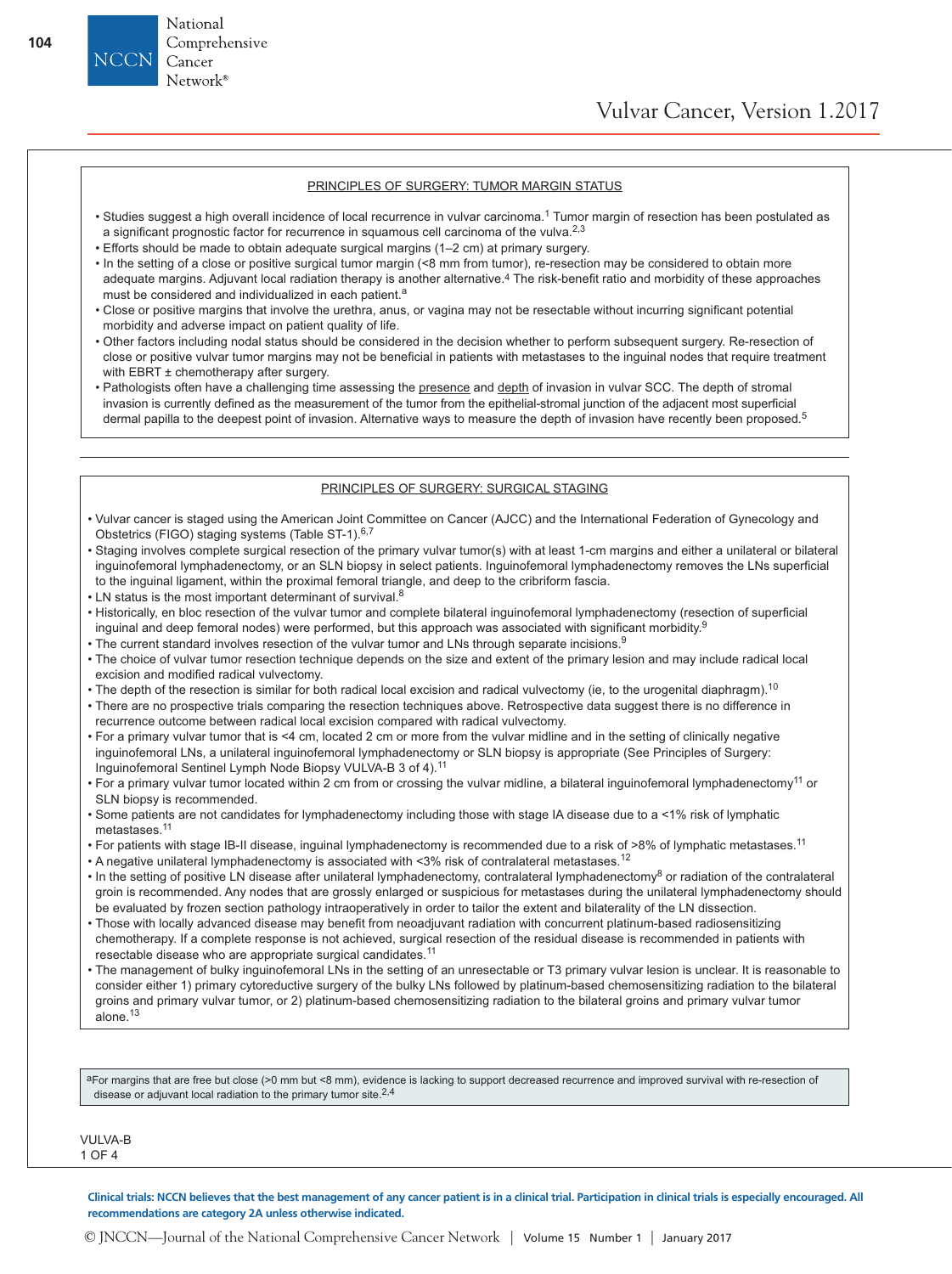#### PRINCIPLES OF SURGERY: INGUINOFEMORAL SENTINEL LYMPH NODE BIOPSY

- Unilateral or bilateral inguinal lymphadenectomy is associated with a high rate of postoperative morbidity; 20%–40% of patients are at risk for wound complications and 30%–70% of patients are at risk of lymphedema.<sup>14</sup>
- Increasing evidence suggests that the use of SLN biopsy of the inguinofemoral LN basin is an alternative standard-of-care approach to lymphadenectomy in select women with squamous cell carcinoma of the vulva.<sup>15,16</sup>
- SLN biopsy results in decreased postoperative morbidity without compromising detection of LN metastases.15,17
- Prospective, cooperative group trials have evaluated the SLN technique and demonstrate feasibility, safety, validity, and a low risk of groin recurrences with this surgical approach in vulvar cancer.<sup>15,16</sup>
- Candidates for SLN biopsy include patients with negative clinical groin examination and imaging, a primary unifocal vulvar tumor size of <4 centimeters, and no previous vulvar surgery that may have impacted lymphatic flow to the inguinal region.<sup>16,18</sup>
- If SLN biopsy is considered, it ideally should be performed by a high-volume SLN surgeon, as high-volume surgeons exhibit improved SLN detection rates.<sup>16</sup>
- Increased sensitivity of SLN detection is observed when both radiocolloid and dye are used.<sup>15,16,17</sup> The radiocolloid most commonly injected into the vulvar tumors is technetium-99m sulfur colloid. It is most commonly injected 2–4 hours prior to the vulvectomy and lymphadenectomy procedure. A preoperative lymphoscintigraphy may be performed to aid in anatomically locating the sentinel node. The dye most commonly used is Isosulfan Blue 1%. Approximately 3–4 cc of dye is injected peri-tumorally using a four-point injection technique at 2, 5, 7, and 10 o'clock. The dye is injected intradermally in the operating room within 15–30 minutes of initiating the procedure.
- It is recommended that the SLN procedure is performed prior to the excision of the vulvar tumor, so as not to disrupt the lymphatic network between the primary vulvar tumor and the inguinal LN basin. Additionally, the injected blue dye will only transiently localize (ie, for 30–60 minutes) in the first group of nodes that correspond to the primary vulvar tumors.
- Use of a gamma probe to detect the injected radiocolloid within the inguinofemoral region is recommended prior to making the groin incision in order to tailor the location and size of the incision.
- A complete inguinofemoral lymphadenectomy is recommended if an ipsilateral SLN is not detected.
- The management of positive SLNs is currently being evaluated and may include performance of complete inguinofemoral lymphadenectomy and/or administration of adjuvant radiation to the affected groin(s).
- If ipsilateral SLN is positive, the contralateral groin should be evaluated surgically and/or treated with EBRT.

#### PRINCIPLES OF SURGERY (REFERENCES)

1Rouzier R, Haddad B, Plantier F, et al. Local relapse in patients treated for squamous cell vulvar carcinoma: incidence and prognostic value. Obstet Gynecol 2002;100:1159-1167.

2Heaps JM, Fu YS, Montz FJ, et al. Surgical-pathologic variables predictive of local recurrence in squamous cell carcinoma of the vulva, Gynecol Oncol 1990;38:309-314.  $3$ de Hullu JA, Hollema H, Lolkema S, et al. Vuvar carcinoma. The price of less radical surgery. Cancer 2002;95:2331-2338.

- 4Faul CM, Mirmow D, Huang Q, et al. Adjuvant radiation for vulvar carcinoma: improved local control. Int J Radiat Oncol Biol Phys 1997;38:381–389.
- <sup>5</sup>van den Einden LC, Massuger LF, Jonkman JK, et al. An alternative way to measure the depth of invasion of vulvar squamous cell carcinoma in relation to prognosis. Mod Pathol 2015;28:295-302.

6Pecorelli S. Revised FIGO staging for carcinoma of the vulva, cervix, and endometrium. Int J Gynecol Oncol 2009;105:103-104.

7 Vulvar Cancer. In: Edge SB, Byrd DR, Compton CC, et al, eds. American Joint Committee on Cancer Staging Manual, 7th ed. New York, NY: Springer; 2010:379.

8Burger MP, Holema H, Emanuels AG, et al. The importance of groin node status to survival of T1 and T2 vulvar carcinoma patients. Gynecol Oncol 1995;57:327-334.

9DiSaia P, Creasman WT, Rich WM. An alternate approach to early cancer of the vulva. Am J Obstet Gynecol 1979;133:825-832.

- 10De Hullu JA, Holema H, Lolkema S, et al. Vulvar carcinoma. The price of less radical surgery. Cancer 2002;95:2331-2338.
- 11Stehman FB, Look KY. Carcinoma of the vulva. Obstet Gynecol 2006;107:719-733.
- 12Gonzalez-Bosquet J, Magrina JF, Magtibay P, et al. Patterns of inguinal groin node metastases in squamous cell carcinoma of the vulva. Gynecol Oncol 2007;105:742-746.
- <sup>13</sup>Moore DH, Ali S, Koh WJ, et al. A phase II trial of radiation therapy and weekly cisplatin chemotherapy for the treatment of locally advanced squamous cell carcinoma of the vulva. Gynecol Oncol 2012;124:529-533.
- 14DiSaia P, Creasman WT, Rich WM. An alternate approach to early cancer of the vulva. Am J Obstet Gynecol 1979:133:825-832.
- 15Van der Zee, Oonk MH, De Hullu JA, et al. Sentinel lymph node dissection is safe in the treatment of early-stage vulvar carcinoma. J Clin Oncol 2008; 26:884-889.
- <sup>16</sup>Levenback CF, Ali S, Coleman R, et al. Lymphatic mapping and sentinel lymph node biopsy in women with squamous cell carcinoma of the vulva: a Gynecologic Oncology Group study. J Clin Oncol 2012;30:3786–3791.
- 17Oonk MH, van Hemel BM, Hollema H, et al. Size of sentinel-node metastasis and chances of non-sentinel-node involvement and survival in early stage vulvar cancer: results from GROINSS-V, a multicentre observational study. Lancet Oncol 2010;11:646-652.

<sup>18</sup>Covens A, Vella ET, Kennedy EB, et al. Sentinel lymph node biopsy in vulvar cancer: systematic review, meta-analysis and guideline recommendations. Gynecol Oncol 2015;137:351-361.

| VULVA-B |  |  |  |  |  |  |
|---------|--|--|--|--|--|--|
| 3 OE.   |  |  |  |  |  |  |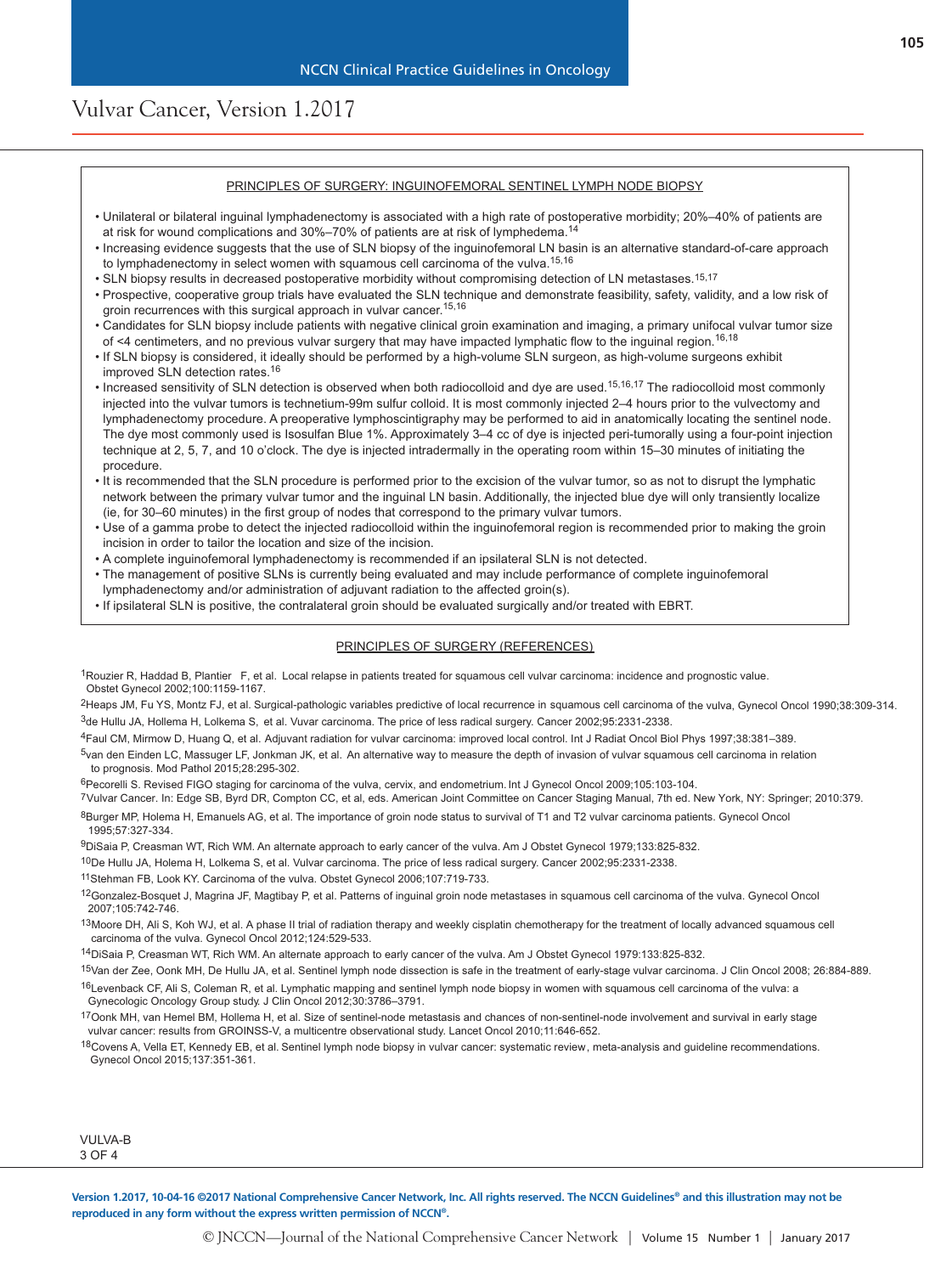#### PRINCIPLES OF RADIATION THERAPY

#### General Principles

National Comprehensive

Cancer Network<sup>®</sup>

- RT is often used in the management of patients with vulvar cancer, as adjuvant therapy following initial surgery, as part of primary therapy in locally advanced disease, or for secondary therapy/palliation in recurrent/metastatic disease.
- Radiation technique and doses are important to maximize tumor control while limiting adjacent normal tissue toxicity.
- Tumor-directed RT refers to RT directed at sites of known or suspected tumor involvement. In general, tumor-directed external beam RT (EBRT) is directed to the vulva and/or inguinofemoral, external, and internal iliac nodal regions. Brachytherapy can sometimes be used as a boost to anatomically amenable primary tumors. Careful attention should be taken to ensure adequate tumor coverage by combining clinical examination, imaging findings, and appropriate nodal volumes at risk to define the target volume.<sup>1,2</sup>
- The target tissues should be treated once daily, 5 days per week. Breaks from treatment should be minimized. Adequate dosing is crucial and can be accomplished with either 3D conformal approaches or intensity-modulated radiation therapy (IMRT) as long as care is given to assure adequate dosing and coverage of tissues at risk for tumor involvement.<sup>1,3</sup> Doses range from 50.4 Gy in 1.8 Gy fractions for adjuvant therapy to 59.4–64.8 Gy in 1.8 Gy fractions for unresectable disease. In select cases, large nodes may be boosted to a dose of approximately 70 Gy.
- Ensure coverage of gross tumor burden with margin. In highly selected cases where only a superficial vulvar target is to be treated, an enface electron beam may be used.
- Historically a widely disparate range of approaches has been described. In an attempt to better standardize RT use and techniques, a recent international survey, with consequent recommendations, has been reported.<sup>4</sup>
- Acute effects during RT (eg, diarrhea, bladder irritation, fatigue, mucocutaneous reaction) are expected to some degree in most patients, and can be further accentuated by concurrent chemotherapy. These toxicities should be aggressively managed (eg, local skin care, symptomatic medications), and treatment breaks should be avoided or minimized. These acute effects generally resolve several weeks after completion of radiation.
- Postoperative adjuvant treatment should be initiated as soon as adequate healing is achieved, preferably within 6–8 wks.

#### 3D Conformal/Anterior-Posterior/Posterior-Anterior (AP/PA) Fields

- The target is best defined by both physical examination and CT-based treatment planning; contouring of the target structures is recommended. When an AP/PA technique is primarily used, often wide AP and narrower PA fields are used with electrons supplementing the dose to the inguinal region, if the depth of the inguinal nodes allow for electron coverage. More conformal techniques such as three- or four-field approaches may allow for greater sparing of bowel and/or bladder, depending on tumor extent and patient anatomy. CT or MRI planning, with possible image fusion technology, should be used to assure adequate dosing and coverage with contouring of the primary, and the inguinofemoral and iliac nodes. Radio-opaque markers should be placed on key landmarks at the time of simulation to assist in definition of the primary target volume.
- The superior field border should be no lower than the bottom of the sacroiliac joints or higher than the L4/L5 junction unless pelvic nodes are involved. If pelvic nodes are involved, the upper border can be raised to 5 cm above the most cephalad-positive node. The superior border should extend as a horizontal line to cover the inguinofemoral nodes at the level of the anterior-inferior iliac spine. The lateral border will be a vertical line drawn from the anterior-inferior iliac spine. To adequately cover the inguinal nodes the inferiolateral inguinal nodal border is parallel to the inguinal crease and inferior enough to encompass the inguinofemoral nodal bed to the intertrochanteric line of the femur or 1.5–2 cm distal to the saphenofemoral junction. The inferior vulvar border will be lower and should be at least 2 cm below the most distal part of the vulva. Care should be taken to spare the femoral heads and necks.
- Bolus should be used to ensure adequate dosing to superficial target volume.

#### Intensity-Modulated Radiation Therapy (IMRT)

- The vulvar and nodal targets should be contoured on the planning CT. Any gross vulvar disease should be contoured as a gross tumor volume (GTV) and include any visible and/or palpable extension into the vagina. The vulvar clinical target volume (CTV) target is defined as the GTV or tumor bed plus the adjacent skin, mucosa, and subcutaneous tissue of the vulva excluding bony tissue. A wire placed clinically to define the vulvar skin borders and the GTV during CT simulation is essential. In addition, a marker on the anus, urethra, clitoris, and the wiring of any scars will aid in planning.
- To ensure adequate distal margin on the vulvar target volume, a "false structure" or bolus should be placed over the vulva for treatment planning purposes. Doses to the target areas should be confirmed using thermoluminescent dosimeter (TLD) at first treatment.
- Symmetrical geometric expansions on the vessels should NOT be used for the inguinofemoral nodes. The inguinofemoral nodal CTV will extend laterally from the inguinofemoral vessels to the medial border of the sartorius and rectus femoris muscles, posteriorly to the anterior vastus medialis muscle, and medially to the pectineus muscle or for 2.5–3 cm medially from the vessels. Anteriorly the volume should extend to the anterior border of the sartorius muscle (the most anterior muscle on the lateral inguinofemoral border). The caudal extent of the inguinofemoral nodal basin is the top of the lesser trochanter of the femur.<sup>2</sup>
- The pelvic nodal CTV is the vasculature of the bilateral external iliac, obturator, and internal iliac nodal regions with a minimum of 7 mm of symmetrical expansion excluding bone and muscle.
- The groin CTV volume will not extend outside the skin and should be trimmed by 3 mm in the absence of skin involvement (with skin involvement, the CTV should extend to the skin with bolus material applied during treatment). Planned treatment volume (PTV) expansion is then 7–10 mm.
- Consider use of image-guided IMRT in select cases (to account for vulva edema or marked tumor regression).
- Planning should be taken with care to respect normal tissue tolerances such as rectum, bladder, small bowel, and femoral head and neck. 5

VULVA-C 1 OF 3

VULVA-C 2 OF 3

**Clinical trials: NCCN believes that the best management of any cancer patient is in a clinical trial. Participation in clinical trials is especially encouraged. All recommendations are category 2A unless otherwise indicated.**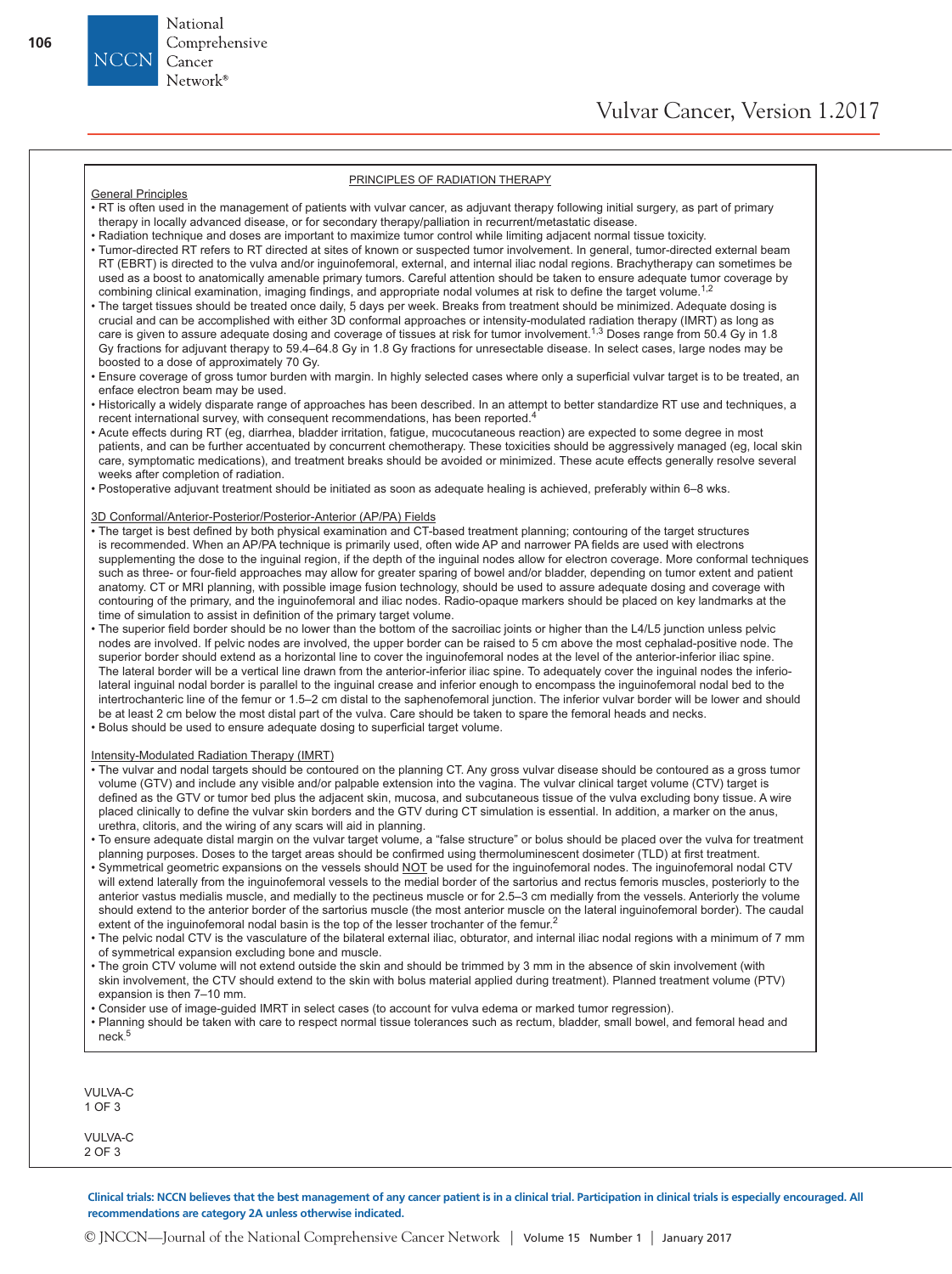#### PRINCIPLES OF RADIATION THERAPY (REFERENCES)

- 1Beriwal S, Shukla G, Shinde A, et al. Preoperative intensity modulated radiation therapy and chemotherapy for locally advanced vulvar carcinoma: analysis of pattern of relapse. Int J Radiat Oncol Biol Phys 2013;85:1269-1274.
- 2Kim CH, Olson AC, Kim H, et al. Contouring inguinal and femoral nodes; how much margin is needed around the vessels? Pract Radiat Oncol 2012;2:274-278.
- <sup>3</sup>Moore DH, Ali S, Koh WJ, et al. A phase II trial of radiation therapy and weekly cisplatin chemotherapy for the treatment of locally-advanced squamous cell carcinoma of the vulva: a gynecologic oncology group study. Gynecol Oncol 2012;124:529-533.
- 4Gaffney DK, King B, Viswanathan AN, et al. Consensus recommendations for radiation therapy contouring and treatment of vulvar carcinoma. Int J Radiat Oncol Biol Phys 2016; 95:1191-1200.
- 5Kachnic LA, Winter K, Myerson RJ, Goodyear MD, Willins J, Esthappan J, Haddock MG, Rotman M, Parikh PJ, Safran H, Willett CG. RTOG 0529: a phase 2 evaluation of dose-painted intensity modulated radiation therapy in combination with 5-fluorouracil and mitomycin-C for the reduction of acute morbidity in carcinoma of the anal canal. Int J Radiat Oncol Biol Phys 2013;86:27-33.

#### SYSTEMIC THERAPY<sup>1</sup>

**Chemoradiation** 

• Cisplatin

• 5-FU and cisplatin

 $\cdot$  5-FU and mitomycin-C<sup>2</sup>

Chemotherapy for Advanced, Recurrent/Metastatic Disease

• Cisplatin

- Carboplatin
- Cisplatin/vinorelbine
- Cisplatin/paclitaxel
- Carboplatin/paclitaxel (category 2B)
- Paclitaxel (category 2B)
- Erlotinib (category 2B)

1Reade CJ, Eiriksson LR, Mackay H. Systemic chemotherapy in squamous cell carcinoma of the vulva: current status and future dir ections. Gynecol Oncol 2014;132:780-789.

2Anal cancer literature supports the use of mitomycin-based regimens based on high-quality evidence. Chin JY, Hong TS, Ryan DP. Mitomycin in anal cancer: still the standard of care. J Clin Oncol 2012;30:4297.

VULVA-C 3 OF 3

VULVA-D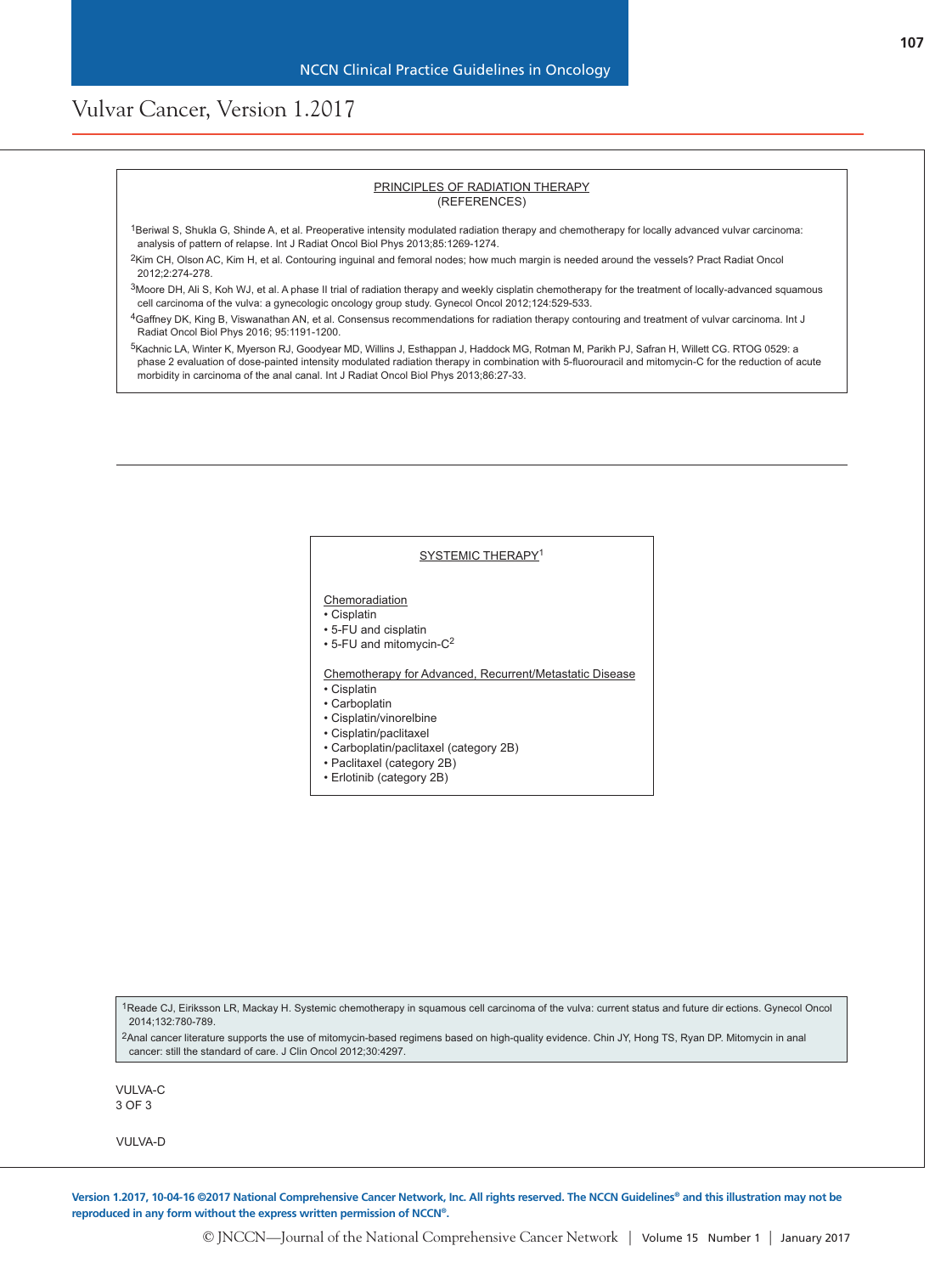#### Text cont. from page 93.

Estimates of the percentage of vulvar cancers attributable to HPV infection range from conservative estimates of 30% to up to  $69\%$ .<sup>9–11</sup> However, HPV infection is detected in 80% to 90% of HSIL. Historically, VIN has been diagnosed in younger women (median age, 45–50 years) and vulvar cancers are diagnosed in older women (median age, 65–70 years).12,13 Because a large majority of HPV-related vulvar cancers are caused by the HPV-16 and -18 strains, vaccination with currently available HPV vaccines may reduce the burden of HPV-related vulvar cancers in the future.<sup>9,12</sup>

Squamous cell vulvar cancers are typically treated with primary surgery, with the potential integration of radiation (RT) and/or chemotherapy based on pathology and extent of disease.14 Due to the high rates of morbidity with surgical treatment, the field has shifted from radical approaches to more conservative surgery with the addition of RT or chemoradiation.15 Because the data are limited, trials are ongoing to identify optimal approaches for neoadjuvant and adjuvant therapy, which may include systemic therapy, RT, or chemoradiation.<sup>16–19</sup> For patients with inoperable or extensive disease, trials have examined neoadjuvant chemoradiation to improve operability rates.<sup>17</sup>

By definition, the NCCN Clinical Practice Guidelines in Oncology (NCCN Guidelines) cannot incorporate all possible clinical variations and are not intended to replace good clinical judgment or individualization of treatments. Many exceptions to the rule were discussed among panel members during the guideline development process. Recommendations in the NCCN Guidelines are category 2A unless otherwise noted.

# **Diagnosis and Workup**

Currently, these NCCN Guidelines focus on the diagnosis, evaluation, and treatment of vulvar SCC. At this time, the guidelines do not address the evaluation and management of rare, non-SCC histologies. For the purposes of this discussion, vulvar SCC will generally be referred to as "vulvar cancer."

These guidelines utilize the FIGO and AJCC TNM staging systems, which closely align for the staging of vulvar cancer. The FIGO system was updated in 2009<sup>20,21</sup>; the 8th edition of the AJCC Cancer Staging Manual was released in 2016.<sup>22</sup> In the updated FIGO system, major changes include the combination of the former stage I and II, subclassification based on the number and size of involved lymph nodes, and shifting away from the focus on bilateral lymph node involvement.<sup>20</sup> The impact of this revised classification system has been examined.23–25

The presentation of vulvar cancer can be widely varied. Most vulvar cancers are located in the labia majora, but other possible sites include the labia minora, clitoris, mons, or perineum. In patients with HPV-negative tumors, vulvar cancer often presents as a single mass or ulcer on the labia majora or minora. In HPV-positive tumors, multifocal lesions and concurrent cervical neoplasia are more common.<sup>12,13,26</sup> Although many cases may be asymptomatic, pruritus and pain/irritation is a common symptom; vulvar bleeding or discharge may also occur. Most patients present with early-stage (ie, localized) disease.<sup>1</sup>

Diagnosis is made via a biopsy of the suspicious areas followed by pathologic review. The College of American Pathologists protocol for vulvar carcinoma is a useful guide (available at: http://www.cap. org/ShowProperty?nodePath=/UCMCon/Contribution%20Folders/WebContent/pdf/cp-vulva-16protocol-3200.pdf). This protocol was revised in January 2016, and it reflects recent updates in the AJCC/ FIGO staging.

Workup includes history and physical examination, CBC, and liver and renal function tests. In additional to vulva examination, evaluation of the vagina and cervix, including cytologic smears, should be emphasized due to the multifocal nature of squamous cell intraepithelial neoplasia. CT, PET/ CT, and MRI may be used to delineate the extent of tumor and/or for treatment planning.<sup>27–31</sup> Examination under anesthesia with cystoscopy or proctoscopy should be considered as indicated. Appropriate patients should receive smoking cessation counseling and HPV testing.

# **Prognostic Factors**

Historically, en bloc vulvectomy with wide margins was combined with complete inguinofemoral lymphadenectomy to treat vulvar SCC. Although effective in promoting survival, this approach was associated with serious short- and long-term morbidity (eg, wound complications, lymphedema, decreased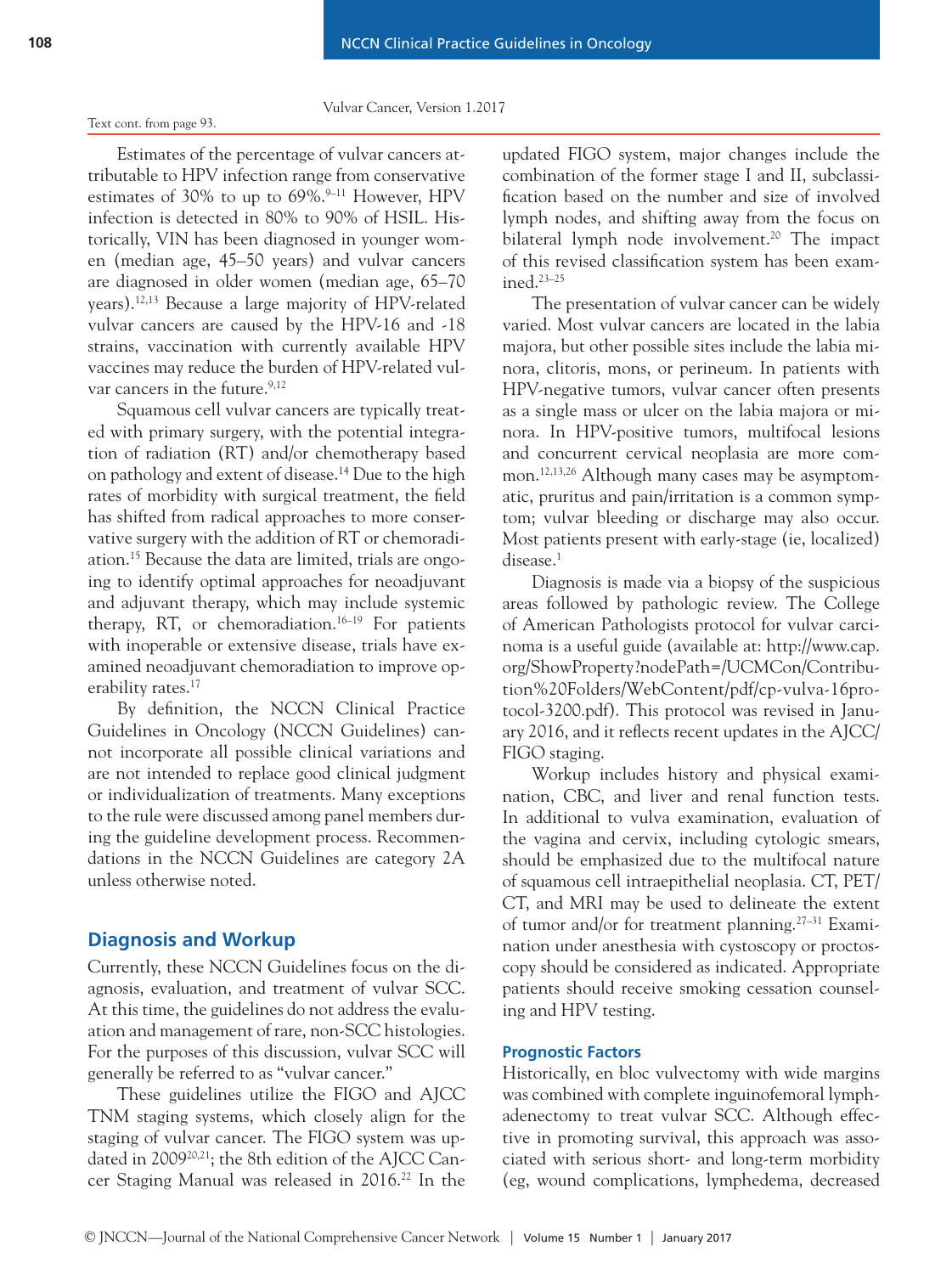sexual function, adverse impacts on body image). The emergence of data on important prognostic factors in vulvar cancer has informed the evolution of surgical staging and primary treatment.<sup>26</sup> Based on a retrospective review of 586 patients enrolled in Gynecologic Oncology Group (GOG) trials through 1984, independent predictors of survival included the presence and number of involved lymph nodes and primary tumor size.<sup>32</sup> Lymph node metastasis is considered the most important prognostic factor and determinant of treatment in vulvar cancer,  $33,34$  and extracapsular extension has been linked to poorer prognosis.35–38 Additional factors shown to be predictive of recurrence and/or survival include depth of invasion, tumor thickness, and presence of lymphovascular space invasion (LVSI).12,32,39–42

These important prognostic data have guided the shift towards more conservative primary tumor resection and regional lymph node management for early-stage disease.<sup>43</sup> The preferred surgical approach evolved towards vulvar conservation with separate incisions for lymph node dissection in patients who were clinically node-negative.<sup>26,44</sup> Current surgical approaches involve tailored primary tumor resection and lymph node evaluation based on individual patient characteristics.<sup>45,46</sup> Data suggest that survival is not negatively impacted by less radical surgical approaches for early-stage cancers.46

### **Surgical Staging**

The AJCC and FIGO systems stage vulvar cancer according to extent of primary tumor (T), lymph node status (N), and distant metastasis (M). Clinical staging alone provides inadequate evaluation of lymph node involvement. Because lymph node metastasis is a primary prognostic factor in vulvar cancer survival,33,46 these systems use a hybrid surgical and clinical/pathologic approach for more accurate evaluation of nodal status. Complete staging using the existing system requires primary tumor resection and inguinofemoral lymphadenectomy. However, common practice has increasingly included the use of sentinel lymph node (SLN) biopsy in lieu of complete lymph node dissection, as well as diagnostic imaging to determine extent of disease.<sup>47,48</sup>

**Primary Tumor Resection:** Depending on the size and extent of the primary tumor, radical local excision or modified radical vulvectomy may be required. No prospective data are available to compare outcomes between these resection techniques; however, retrospective data suggest no difference exists for recurrence and/or survival.<sup>49-51</sup> Both surgical approaches involve resection of approximately a 1- to 2-cm margin of grossly normal tissue and to the deep fascia or a minimum of 1 cm of tissue depth.

Vulvar cancer is associated with significant risk of local recurrence, and data demonstrate tumor margin status to be a significant prognostic factor.<sup>39,42,52</sup> A recent review identified 4-year recurrence-free rates of 82%, 63%, and 37% for patients with negative, close, and positive margins, respectively (*P*=.005); the highest risk of recurrence was associated with margins  $\leq 5$  mm.<sup>53</sup> The goal of primary tumor resection is complete removal with 1- to 2-cm margins. In the setting of close (<8 mm) or positive tumor margins, re-resection to obtain adequate margins or adjuvant local RT are options.39,54

The risk-benefit ratio and morbidity of each approach must be weighed and individualized for each patient. Evidence supports improved recurrence rates and survival with re-resection or adjuvant externalbeam RT (EBRT) to the primary site.<sup>55</sup> However, for close or positive margins involving the urethra, anus, or vagina, re-resection may incur significant morbidity and negatively impact patient quality of life. Reresection may also be inappropriate for patients with close or positive margins who have inguinal node involvement requiring adjuvant treatment with EBRT with or without chemotherapy.

*Lymph Node Evaluation:* Because lymph node status is the most important determinant of survival in vulvar cancer, careful evaluation and determination of nodal status is paramount. Lymph node resection is performed through a separate incision from the primary tumor and may entail unilateral or bilateral inguinofemoral lymphadenectomy, or SLN biopsy in select cases. Inguinofemoral lymphadenectomy involves removal of superficial inguinal and deep femoral lymph nodes (ie, superficial to the inguinal ligament, within the proximal femoral triangle, and deep to the cribriform fascia). Further emphasizing the importance of adequate inguinofemoral lymph node (IFLN) evaluation and treatment at initial presentation, it has been widely reported that subsequent groin relapses are rarely amenable to successful secondary treatment.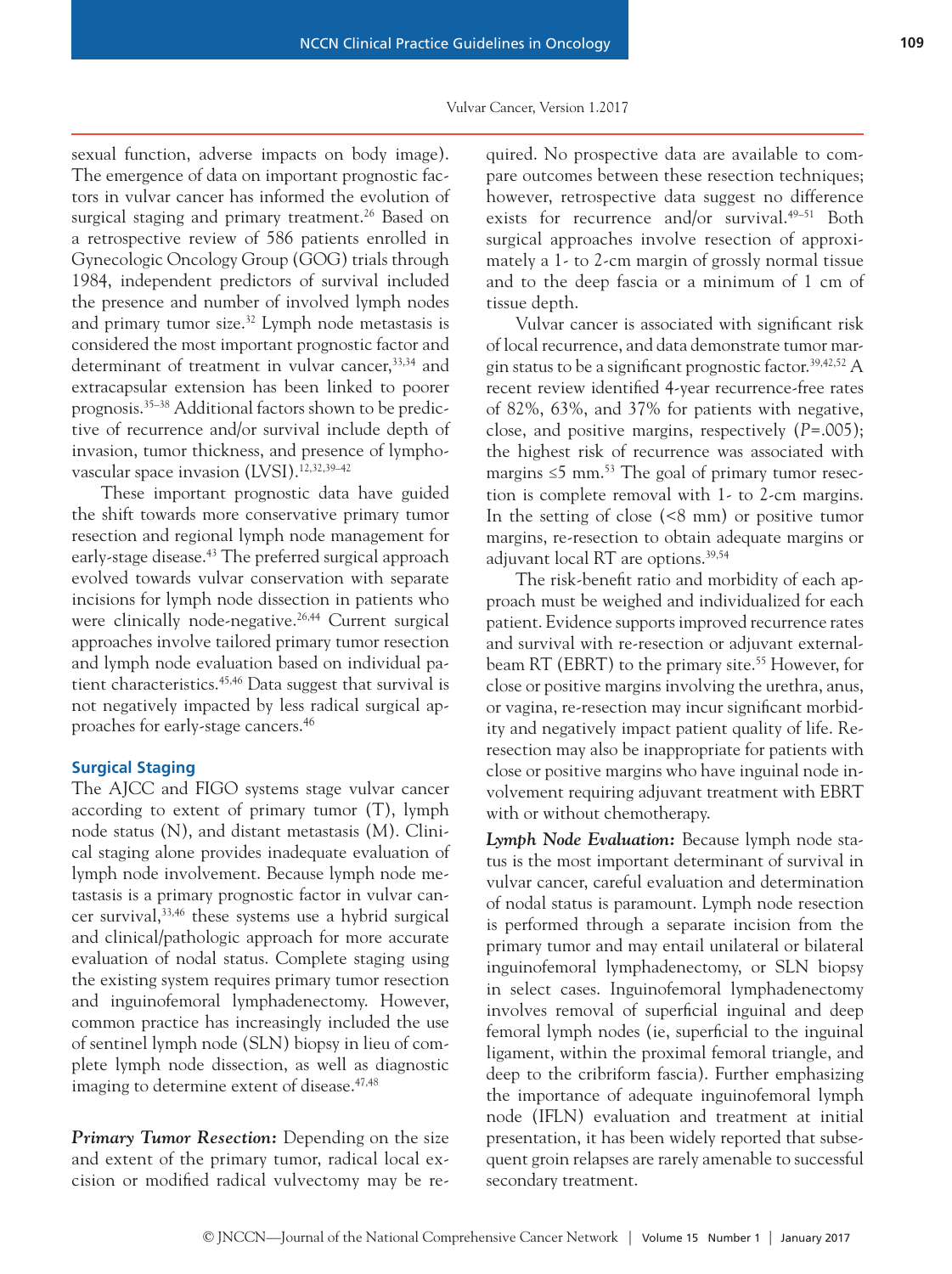Lymph node dissection in patients with clinically negative groin nodes is informed by the size and location of the primary tumor. Because the risk of lymph node metastasis is <1% in patients with stage IA disease,<sup>45</sup> lymphadenectomy is not required for those with T1A and N0 tumors. However, inguinofemoral lymphadenectomy is recommended for patients with stage IB/II disease because the risk of nodal metastasis is estimated at >8% for stage IB tumors.45 Lymphadenectomy for stage III/IV disease is individualized and integrated with combined modality approaches. For primary vulvar tumors <4 cm in diameter, located ≥2 cm from the vulvar midline, with clinically negative IFLNs, unilateral inguinofemoral lymphadenectomy or SLN biopsy are appropriate.56,57 However, bilateral lymph node evaluation (full dissection or SLN biopsy, if indicated) is recommended for patients with primary tumors that are within 2 cm of, or crossing, the vulvar midline. $57$ 

*SLN Biopsy:* Reported rates of postoperative morbidity with unilateral or bilateral inguinofemoral lymphadenectomy are high. An estimated 20% to 40% of patients have wound complications and 30% to 70% of patients experience lymphedema.<sup>15,58</sup> In a summary of 12 retrospective studies of patients with negative groin lymphadenectomy, groin recurrence rates varied from  $0\%$  to  $5.8\%,^{59}$  suggesting the potential to safely avoid completion lymphadenectomy in patients with negative SLNs. To investigate this approach, several prospective multicenter trials have evaluated the feasibility, safety, validity, and risk of groin recurrences with SLN biopsy in early-stage vulvar cancer.

The safety of SLN biopsy was examined in a multicenter observational study of 403 women with primary vulvar tumors <4 cm. Inguinofemoral lymphadenectomy was omitted if SLNs were negative on ultrastaging. With a median follow-up period of 35 months (24-month minimum), groin recurrences were detected among 6 of 259 patients (2.3%) with a unifocal primary tumor and negative SLN; the 3-year survival rate was 97%. Short- and long-term morbidity was reduced if the SLN only was removed compared with SLN removal followed by full groin dissection.<sup>59</sup>

The GROINSS-V observational study was also performed in this cohort, examining 135 of 403 patients with positive SLNs (33%). Investigators examined the relationship between size of SLN metastasis and risk of non-SLN disease among 115 patients who underwent inguinofemoral lymphadenectomy after detection of positive SLNs. Risk of non-SLN involvement increased steadily with the size of SLN metastasis, beginning at 4.2% with detection of isolated tumor cells and increasing to 62.5% with SLN metastases >10 mm. Disease-specific survival (DSS) was worse among those with SLN metastases >2 mm versus ≤2 mm (69.5% vs 94.4%; *P*=.001).60 Patients undergoing SLN biopsy reported less treatmentrelated morbidity compared with those undergoing IFLN dissection; however, patient-reported quality of life did not differ significantly between groups.<sup>61</sup>

Long-term follow-up of the GROINSS-V cohort compared outcomes of SLN-positive patients who underwent IFLN dissection with SLN-negative patients (no IFLN dissection). At a median follow-up of 105 months, the data revealed a 5- and 10-year recurrence rate of 24.6% and 36.4% for SLN-negative patients, respectively, and 33.2% and 46.4% for patients with a positive SLN, respectively (*P*=.03). DSS at 10 years was 91% in the SLN-negative group and 65% in the SLN-positive group (*P*<.0001).62

In GOG 173, 452 women (with vulva-confined primary tumors  $2-6$  cm,  $\geq 1$ -mm invasion, and clinically node-negative) underwent SLN mapping and biopsy followed by inguinofemoral lymphadenectomy. SLNs were identified in 418 women, and 132 women were node-positive (including 11 false-negative nodes). SLN biopsy had a sensitivity of 91.7%, negative predictive value of 96.3%, and false-negative predictive value of 3.7% overall (2% for primary tumors  $\leq 4$  cm).<sup>63</sup> A recent systematic review and meta-analysis of the cumulative data on SLN biopsy revealed a per-groin detection rate of 87% when using dual tracers and a false-negative rate of 6.4%. When comparing inguinofemoral lymphadenectomy, superficial inguinofemoral lymphadenectomy, and SLN biopsy, recurrences rates were 1.4%, 6.6%, and 3.4%, respectively.64

The ongoing GROINSS-V-II/GOG 270 study (ClinicalTrials.gov identifier: NCT01500512) is comparing RT of the groin to groin node dissection among patients with SLN metastases.

**Panel Recommendations:** For appropriate individuals, the panel considers SLN mapping and biopsy of the IFLN basin a reasonable alternative approach to decrease postoperative morbidity while maintaining low groin recurrences with this surgical approach in vulvar cancer.59,60,63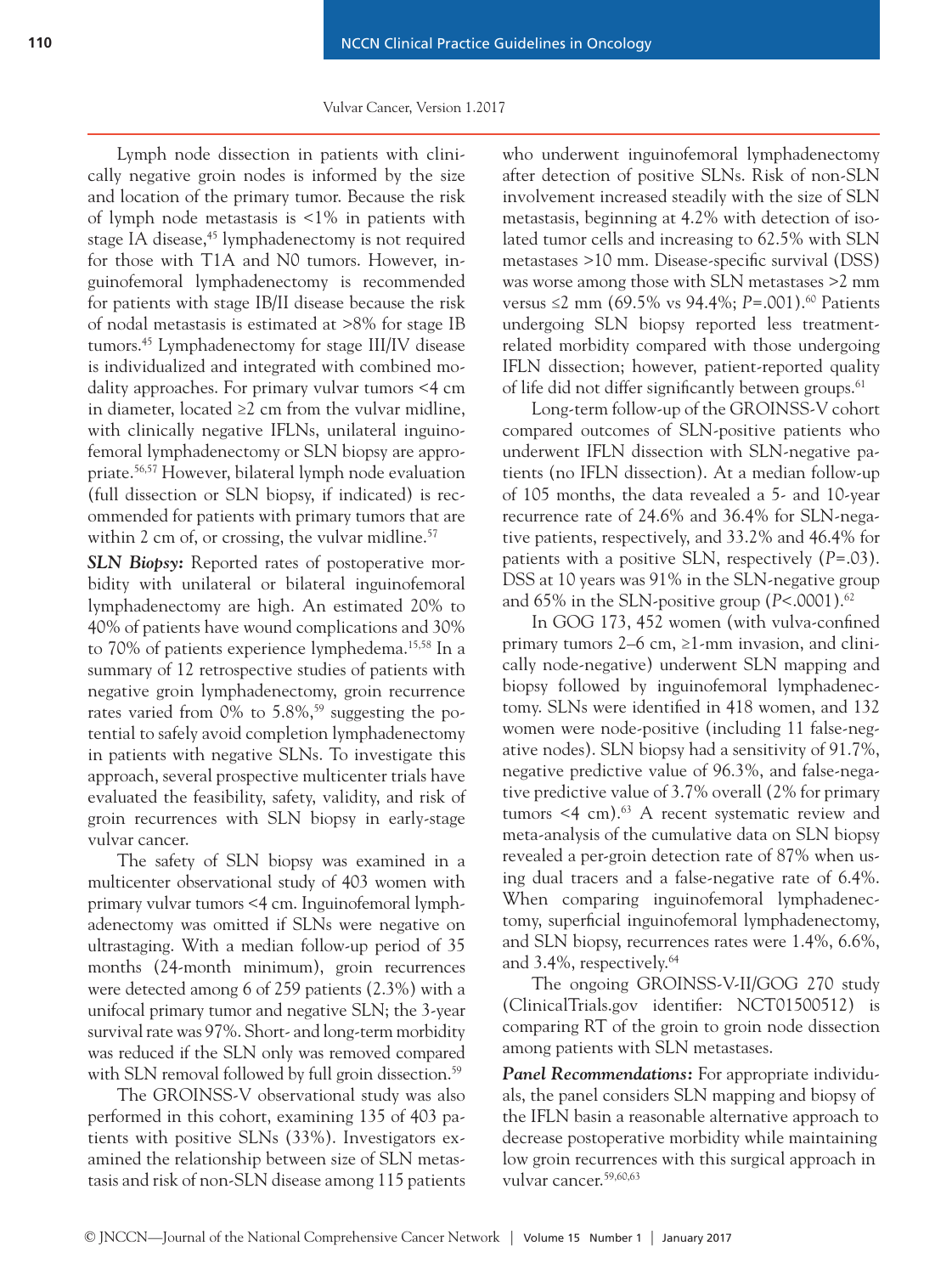Candidates for SLN biopsy should have clinically/radiologically negative groin nodes, unifocal primary tumor <4 cm, and no history of previous vulvar surgery.<sup>60,64</sup> Mapping and biopsy should be performed by a high-volume SLN surgeon using dual tracers (ie, radiocolloid and dye) to ensure the best detection rates.63,64 The NCCN Vulvar Cancer Panel recommends complete inguinofemoral lymphadenectomy if no ipsilateral SLN is detected. If the ipsilateral SLN is positive, completion lymphadenectomy or treatment of the affected groin may be warranted. Additionally, surgical evaluation or treatment of the contralateral groin is indicated.

# **Primary Treatment**

For the purposes of primary treatment, these NCCN Guidelines provide treatment recommendations by clinical stage, separating patients into those with early-stage (stage I/II), locally advanced (stage III/ IVA), and distant metastatic disease (stage IVB, beyond the pelvis). Patients with early-stage disease include those with T1 or smaller T2 primary tumors; smaller T2 primary tumors are classified as ≤4 cm with no/minimal involvement of the urethra, vagina, or anus. Patients with locally advanced disease include those with larger T2 or T3 primary tumors for whom visceral-sparing primary surgery is not indicated. Patients with distant metastatic disease may fall within any T or N classification and must have disease beyond the pelvis.

### **Early-Stage Disease**

After careful clinical evaluation and staging, standard primary treatment for earlystage vulvar SCC is conservative individualized tumor excision with IFLN evaluation.44,50,65–68 Clinicians should strive for primary tumor resection with oncologically appropriate margins of 1 to 2 cm if feasible.39,42,52,54 See "Primary Tumor Resection" and "Lymph Node Evaluation" (page 109). Although there are no prospective data comparing radical local incision to radical vulvectomy, existing data from retrospective analyses do not demonstrate a difference in recurrence or survival outcomes.<sup>50,51</sup>

Surgical dissection and RT have been evaluated for treatment of the groin in early-stage disease. Limited data suggest that primary groin RT results in less morbidity than surgical dissection.<sup>14</sup> However, surgical treatment of the groin has been associated with lower groin recurrence rates, therefore, remaining the preferred approach.<sup>69</sup> Primary RT may have some benefit for those unable to undergo surgery.<sup>70,71</sup>

*Panel Recommendations:* For T1 tumors with ≤1 mm depth of invasion (pT1A), the NCCN Guidelines Panel recommends wide local resection or radical local resection; IFLN evaluation is not required due to the low risk of lymph node metastasis in these patients.45,66,72–75 Patients should be observed following resection. If surgical pathology reveals >1-mm invasion, additional surgery may be indicated.

For patients with T1 or smaller T2 tumors with a depth of invasion >1 mm, primary treatment is dictated by tumor location. Patients with lateralized lesions (>1-mm invasion) located  $\geq 2$  cm from the vulvar midline should undergo radical local resection or modified radical vulvectomy accompanied by ipsilateral groin node evaluation.<sup>56,57,72</sup> Groin evaluation can be performed through SLN biopsy or ipsilateral IFLN dissection. Dissection should be performed if no SLNs are detected. Adjuvant therapy is informed by primary tumor and nodal surgical pathology. Patients with midline vulvar lesions (>1-mm invasion) should undergo radical local resection or modified radical vulvectomy accompanied by bilateral groin node evaluation consisting of SLN biopsy or ipsilateral IFLN dissection.<sup>50,57,72</sup> Groin dissection is required on sides for which SLNs are not detected. Adjuvant therapy is informed by primary tumor and nodal surgical pathology.

# **Locally Advanced Disease**

Historically, locally advanced vulvar cancers were treated primarily with radical surgeries such as en bloc radical vulvectomy with bilateral inguinofemoral lymphadenectomy or pelvic exenteration. These surgeries resulted in some cures, but also led to significant postoperative complications, loss of function, and reduced quality of life.<sup>26,76–78</sup> Additionally, complete resection of locally advanced disease may be complicated by tumor fixed to vital organs or vessels, rendering the disease unresectable.79 A shift to multimodality treatment was explored to improve organ preservation and reduce surgical treatment morbidity.<sup>80</sup> Preoperative RT was shown in some earlier studies to result in tumor debulking and reduce the extent of surgery required for locally advanced disease.<sup>79,81-84</sup> Subsequently, borrowing on experi-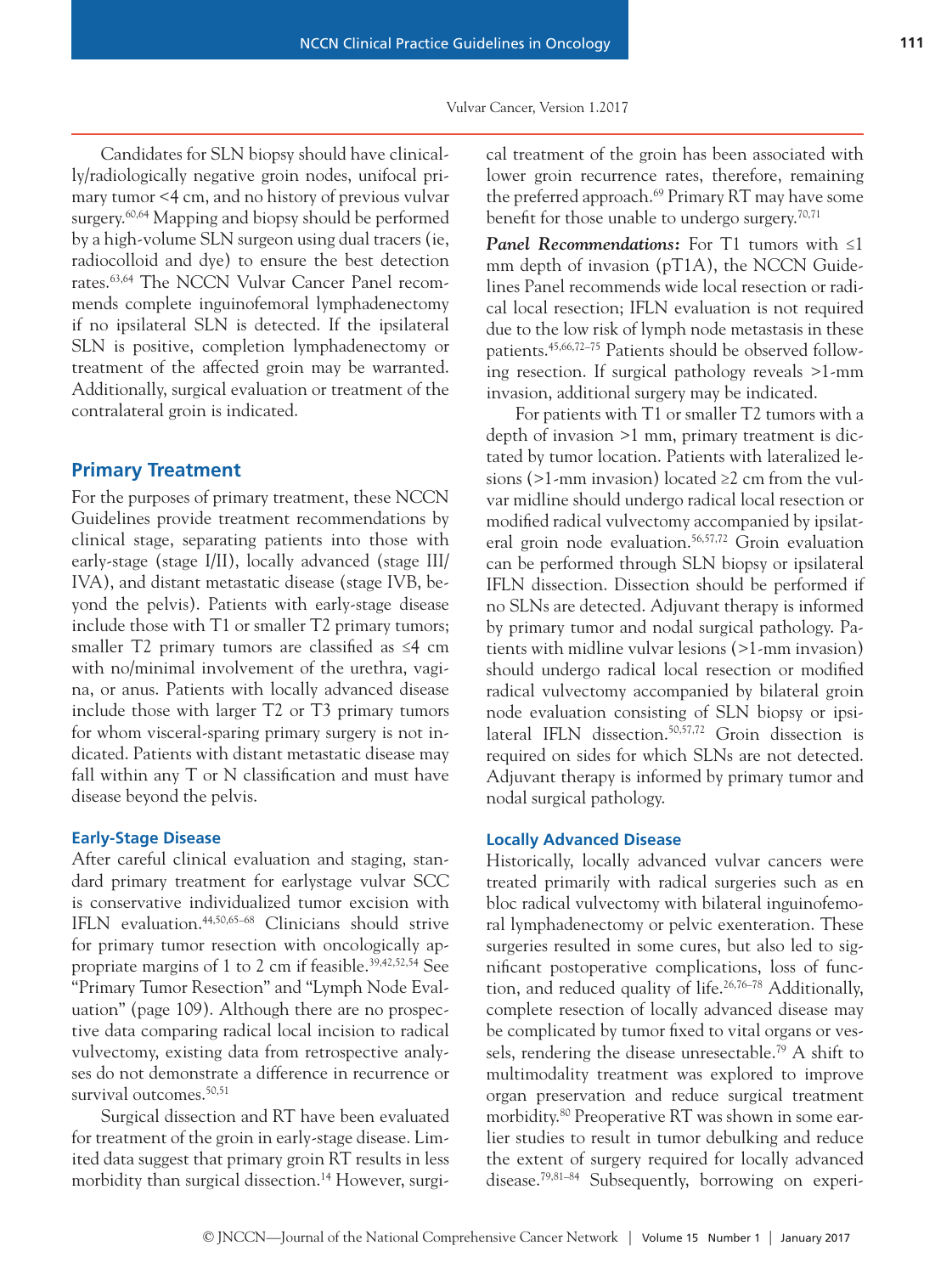ence from advanced cervical and anal cancers, chemotherapy typically has been combined added as a "radiosensitizer" when RT is delivered to patients with advanced disease.

*Chemoradiation:* Research directly comparing treatment approaches for locally advanced vulvar cancers is limited. Data from small patient cohorts have shown a generally high response rate to chemoradiation among most patients with stage III/IVA disease, as well as the feasibility of resection for residual disease after chemoradiation. After chemoradiation, at least partial tumor responses were noted among a majority in these cohorts,<sup>85-89</sup> with several studies revealing complete tumor responses among >60% of the cohort.90–94 Overall survival (OS) after primary chemoradiation was superior to OS after primary RT in a series of 54 patients with locally advanced disease.<sup>95</sup>

In GOG 101, preoperative chemoradiation was examined in 73 patients with stage III/IV disease.<sup>87</sup> The study investigated whether chemoradiation allowed for less radical surgery in patients with T3 tumors and avoidance of pelvic exenteration in those with T4 tumors. Only 3% of patients (2/71) had residual unresectable disease after chemoradiation, and preservation of urinary and/or gastrointestinal continence was possible in 96% of patients (68/71).

Two prospective studies from the GOG more closely examined the benefits of surgery after chemoradiation for patients with locally advanced disease. GOG 101 examined 46 patients with vulvar SCC and N2/N3 nodal involvement.<sup>96</sup> Subsequent surgery was performed on 38 patients with resectable disease after chemoradiation with cisplatin/5-FU. Local control of nodal disease was achieved in 36 of 37 patients and for the primary tumor in 29 of 38 patients. More recently, GOG 205 examined the feasibility of surgery after chemoradiation with cisplatin in 58 patients with T3/T4 tumors that were initially unresectable by radical vulvectomy.<sup>97</sup> Complete clinical response was noted in 64% of patients (37/58) with complete pathologic response in 78% (29/34) of patients undergoing surgical biopsy. The high pathologic complete response rates have led many to believe that surgery can be avoided in patients with locally advanced tumors who achieve clinical complete responses.

A 2011 Cochrane database review of the existing randomized controlled trial data on 141 women with locally advanced vulvar SCC revealed no difference in OS when comparing primary surgery to primary or neoadjuvant chemoradiation.18 However, the data did not allow for broad conclusions to be drawn regarding treatment-related quality of life and adverse events. An earlier Cochrane database review of 5 nonrandomized trials suggested that patients with unresectable primary disease and those requiring exenteration may benefit from neoadjuvant chemoradiation if disease was rendered resectable or requiring less radical surgery.17

The combination regimen used for radiosensitization was most commonly cisplatin/5-FU, 87,88,90,92,93 but also included  $5$ -FU/mitomycin  $C^{86,89,94}$  or singleagent therapy.<sup>91,97</sup> The selection of radiosensitizing chemotherapy is often based on an extrapolation of findings from cervical, anal, or head and neck cancer.

*Panel Recommendations:* Patients with larger T2 or T3 tumors should undergo radiologic imaging if it was not previously performed to examine potential nodal involvement. The panel recommends that all patients with locally advanced disease receive EBRT with concurrent chemotherapy. IFLN dissection may be used to assess nodal metastasis to inform RT treatment planning.

If IFLN dissection is not performed or positive IFLNs are found on dissection, EBRT coverage should include the primary tumor, groin, and pelvis. If no positive nodes are detected following inguinofemoral lymphadenectomy, EBRT with concurrent chemotherapy should be provided with RT coverage of the primary tumor with or without selective coverage of groin lymph nodes.

Patients with radiographically positive nodes (including those with pelvis-confined metastases) should be evaluated for IFLN dissection. If groin node dissection is not performed, fine-needle aspiration of enlarged lymph nodes can be considered. Patients should receive EBRT and concurrent chemotherapy; EBRT coverage should include the primary tumor, groin, and pelvis. Selective groin/pelvis RT coverage can be considered if dissection reveals no positive lymph nodes. Agents recommended by the panel for chemoradiation include cisplatin, 5-FU/ cisplatin, and 5-FU/mitomycin-C.16,98

### **Metastasis Beyond the Pelvis**

Data on systemic treatments for vulvar SCC with distant metastasis are extremely limited.<sup>99-101</sup> Treat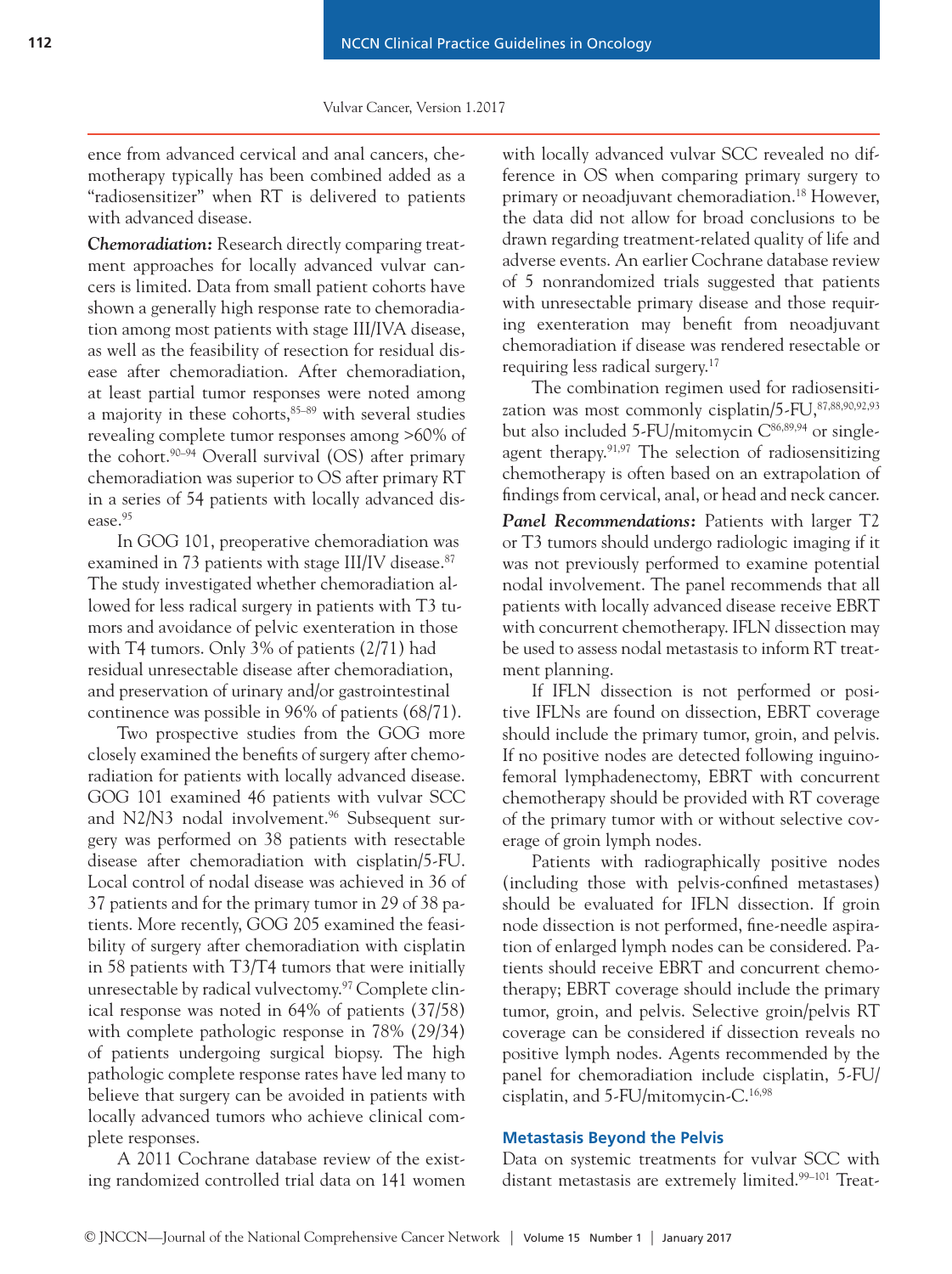ment regimens are often extrapolated from agents that are active against advanced cervical cancer. See "Systemic Therapy for Recurrent/Metastatic Disease" (page 116) for information regarding specific regimens.

*Panel Recommendations:* Primary treatment options for extra-pelvic metastatic disease include EBRT for control of locoregional disease and symptom control, and/or chemotherapy. Best supportive care is also an alternative in this setting. Agents recommended by the panel for treating advanced recurrent/metastatic disease include cisplatin, carboplatin, paclitaxel (category 2B), and erlotinib (category 2B) as single agents and cisplatin/vinorelbine, cisplatin/paclitaxel, and carboplatin/paclitaxel (category 2B).16

# **Adjuvant Therapy**

Because of the rarity of vulvar cancer, especially advanced disease, prospective randomized trials on adjuvant therapy are extremely limited. Much of the common adjuvant treatment approaches have been drawn from studies describing heterogenous, often individualized, treatment approaches or extrapolated from effective adjuvant therapies for cervical and anal cancers.

### **Adjuvant RT and Chemoradiation**

Although commonly accepted that lymph node involvement is a critical prognostic factor in vulvar SCC, the optimal patient selection criteria and adjuvant therapy regimens to address nodal disease continue to be determined.<sup>102</sup> As previously emphasized, it is crucial to prevent metachronous groin relapses, because these often prove refractory to secondary management and are often ultimately fatal.

Early randomized trial data on adjuvant RT was published from GOG 37, which enrolled 114 patients with groin node-positive vulvar cancer after radical vulvectomy and bilateral inguinofemoral lymphadenectomy.103,104 Patients were randomized to receive pelvic node dissection or adjuvant RT to the groin/pelvis. In the adjuvant RT group, 2- and 6-year survival was superior, but the most significant survival benefits were observed among patients with ≥2 positive groin nodes or those with fixed ulcerative groin nodes. Long-term follow-up (median, 74 months) revealed higher rates of disease-related death for those receiving pelvic node resection compared with pelvic/groin RT (51% vs 29%; hazard ratio [HR], 0.49; *P*=.015).104

There are conflicting data on the benefit of adjuvant RT in patients with a single positive lymph node. Some studies of patients with a single positive lymph node have reported no benefit to adjuvant RT.105,106 However, examination of SEER data from 208 patients with stage III, single node-positive vulvar SCC revealed significant improvements in 5-year DSS with the addition of adjuvant RT compared with those receiving no RT.107 The survival benefit was more pronounced among patients who underwent less extensive lymphadenectomy (≤12 nodes excised).

In a case series of 157 patients, disease-free survival (DFS) at 2 years was 88% in node-negative patients, but 60%, 43%, and 29% in patients with 1, 2, and >2 positive nodes, respectively. The number of involved nodes negatively impacted prognosis in patients receiving no adjuvant RT; however, among patients receiving adjuvant RT to the groin/pelvis, the number of metastatic nodes did not harm prognosis.108

A large multicenter retrospective study reported significant survival benefits in node-positive patients receiving adjuvant RT or chemoradiation (3-year progression-free survival [PFS]: 39.6% vs 25.9%; *P*=.004; 3-year OS: 57.7% vs 51.4%; *P*=.17).106 RT coverage most commonly included the groin and pelvis with or without coverage of the vulva, with a smaller subset receiving coverage to the groin with or without vulvar coverage. Again, the benefits of adjuvant RT were the most clear for patients with ≥2 positive lymph nodes. When adjuvant RT is delivered to the lymph nodes, care should be used to avoid excessive blocking of the central pelvic structures.109

Recent examination of data from the National Cancer Database supported the addition of chemotherapy to RT in the adjuvant setting. Among 1,797 patients with node-positive vulvar cancer, 26.3% received adjuvant chemotherapy in addition to RT after primary surgery. Adjuvant chemotherapy increased survival time and reduced mortality risk (44 vs 29.7 months; HR, 0.62; 95% CI, 0.48–0.79; *P*<.001).110 Based on SEER data, outcomes of adjuvant RT were examined in 519 patients aged ≥66 years who received primary surgery for node-positive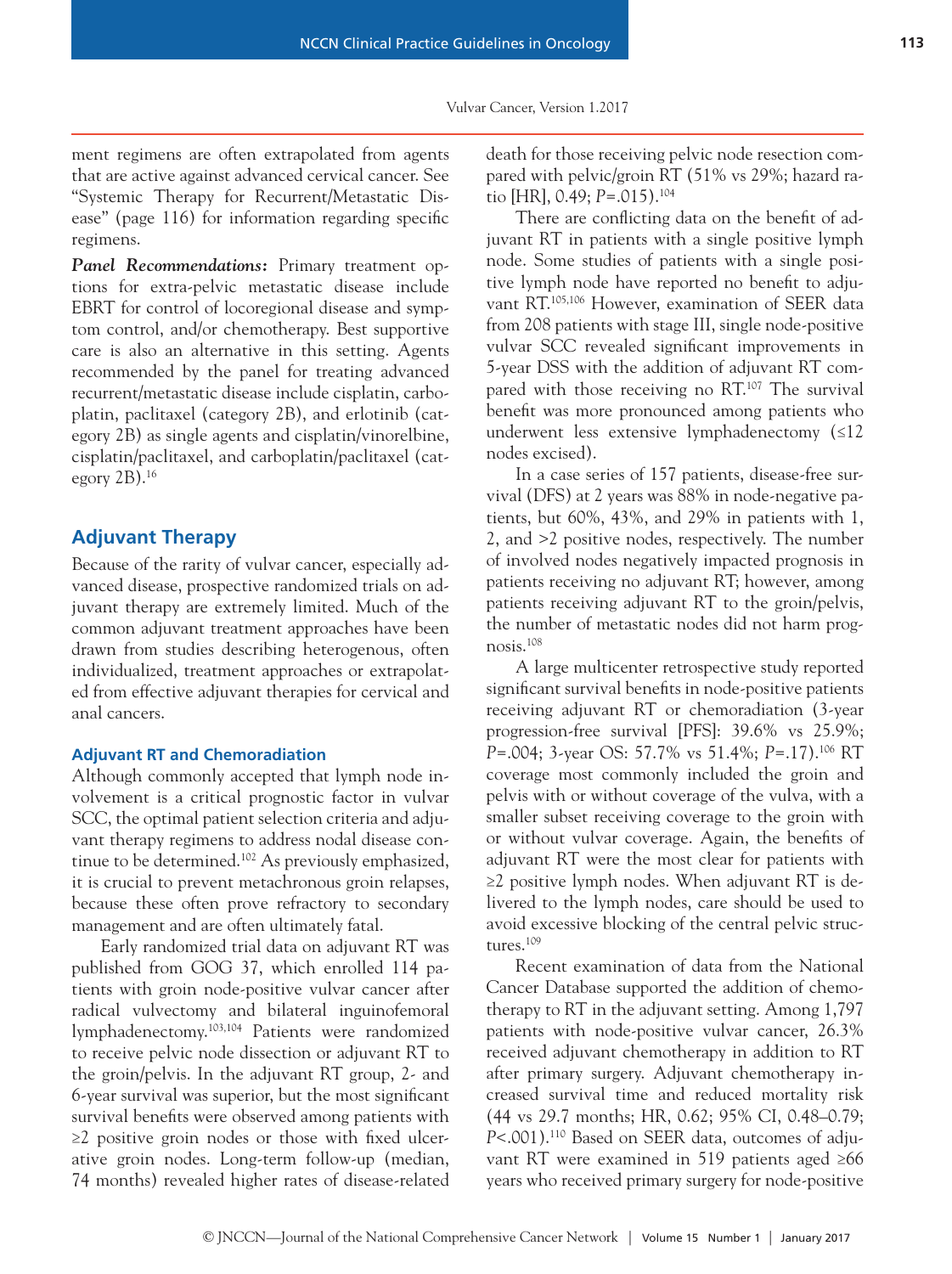vulvar cancer. Adjuvant RT was associated with improved OS over surgery alone in this cohort of older women (HR, 0.71; 95% CI, 0.57–0.88; *P*=.002) along with a trend toward improved cause-specific survival (HR, 0.79; 95% CI, 0.59–1.05; *P*=.11).111 Parameters for RT delivery were important among this cohort; 3-year OS and cause-specific survival were significantly improved in patients who received ≥20 fractions (3-year OS: 34% vs 26%; *P*=.008, and 3-year cause-specific survival: 48% vs 37%; *P*=.03).

Research has also examined the role of adjuvant RT to the primary tumor site. Studies have indicated that isolated primary site recurrences may be addressed effectively by subsequent surgery, or that late recurrences may actually represent secondary tumors. The benefit of adjuvant RT to the vulva in patients with close/positive surgical margins has also been investigated.<sup>112</sup> Among patients with close/positive surgical margins at the primary site, 5-year OS was significantly improved by the addition of adjuvant RT to the primary site (67.6% vs 29%; HR, 0.36; *P*=.038). Patients receiving adjuvant RT for close/positive margins had a similar 5-year OS to those with negative margins. A retrospective study examined the association of RT dose with vulvar recurrence, revealing a lower risk of recurrence in patients receiving doses of ≥56 Gy compared with those receiving ≤50.4  $Gv<sup>53</sup>$ 

*Panel Recommendations:* For patients with earlystage disease (T1) and a depth of invasion  $\leq 1$  mm  $(pT1a)$ , observation is appropriate after primary surgery. For patients with T1b and T2 disease, surgical evaluation of the groin is indicated in addition to primary site surgery. Nodal status is an important determinant of adjuvant therapy recommendations. For patients with a negative SLN or negative IFLNs, observation can be considered.<sup>59,113-116</sup> Adjuvant therapy is warranted if the SLN or IFLNs contain metastases. Adjuvant therapy for patients with SLN involvement includes: (1) RT (category 1) with or without concurrent chemotherapy; or (2) completion IFLN dissection followed by EBRT with or without concurrent chemotherapy. Adjuvant therapy for patients who have positive IFLNs detected during groin node dissection includes EBRT (category 1) with or without concurrent chemotherapy. Chemoradiation is strongly recommended for patients with ≥2 positive IFLNS or a single IFLN with >2-mm metastasis.<sup>103,106</sup>

In additional to nodal status, a number of primary tumor risk factors may influence adjuvant therapy decisions, which include LVSI, close or positive tumor margins, tumor size, depth of invasion, and/or diffuse/spray pattern of invasion. Observation is reasonable in the setting of negative primary tumor margins with no additional risk factors. Treatment should be individualized for patients with primary tumor margins that are positive for noninvasive disease (eg, HSIL). If surgical margins are positive for invasive disease, re-excision should be considered to achieve oncologically appropriate margins. Patients with continued positive margins after re-excision should receive adjuvant EBRT.112 Patients with oncologically appropriate margins after re-excision may be candidates for observation unless additional risk factors warrant adjuvant EBRT. For those with positive margins for invasive disease who are not candidates for re-excision, adjuvant EBRT should be offered.

For patients with locally advanced disease, adjuvant therapy decisions should be made based on clinical evaluation of treatment response after EBRT with concurrent chemotherapy (potentially preceded by IFLN dissection). These NCCN Guidelines provide adjuvant therapy recommendations based on whether patients are clinically negative or positive for residual tumor at the primary site and in the groin. Patients with no clinical evidence of residual tumor after EBRT with concurrent chemotherapy should undergo surveillance. Biopsy of the tumor bed can also be considered to confirm pathologic complete response. Patients with residual tumor should be considered for resection. In the case of positive margins on resection, providers should consider additional surgery, additional EBRT, and/or systemic therapy, or best supportive care. For unresectable residual disease, providers should consider additional EBRT and/or systemic therapy, or best supportive care.

# **Surveillance**

Most recurrences of vulvar cancer occur within the first year, although recurrences beyond 5 years have been observed in a significant subset of patients.<sup>117</sup> Accordingly, long-term follow-up is indicated. Definitive data on an optimal surveillance strategy is lacking.<sup>118</sup> However, the panel concurs with the updated recommendations from the Society of Gynecologic Oncology for posttreatment surveillance,<sup>119</sup> which is based on the patient's risk for recurrence and personal preferences. History and physical examination are recommended every 3 to 6 months for 2 years, every 6 to 12 months for another 3 to 5 years,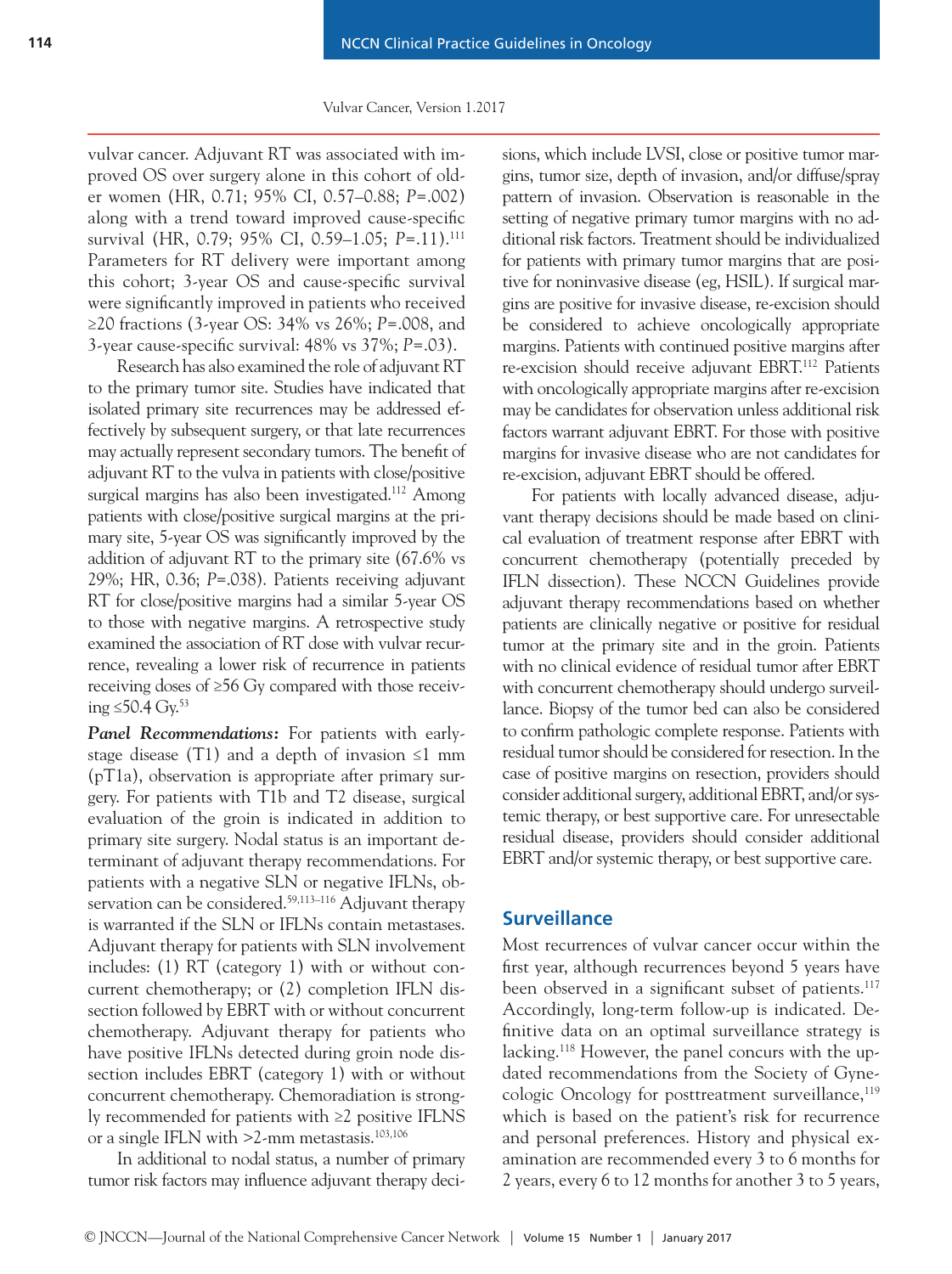and then annually (see VULVA-8, page 100). Patients with high-risk disease can be assessed more frequently (eg, every 3 months for the first 2 years) than patients with low-risk disease (eg, every 6 months).

Annual cervical/vaginal cytology tests can be considered as indicated for detection of lower genital tract dysplasia, although its value in detecting recurrent cancers is limited and the likelihood of detecting asymptomatic recurrence is low. Imaging (ie, chest radiography, CT, PET/CT, MRI) and laboratory testing (ie, CBC, blood urea nitrogen, creatinine) are recommended as indicated by suspicious examination findings or symptoms of recurrence.

Patient education regarding symptoms suggestive of recurrence or vulvar dystrophy is recommended, as well as periodic self-examination. Patients should also be counseled on healthy lifestyle, obesity, nutrition, exercise, and sexual health (including vaginal dilator use and lubricants/moisturizers). For information on these and other issues related to survivorship (ie, pain/neuropathy, fear of recurrence, and depression), see the NCCN Guidelines for Survivorship (available at NCCN.org). Smoking cessation and abstinence should be encouraged, see the NCCN Guidelines for Smoking Cessation (available at NCCN.org).

Sexual dysfunction and low body image is unfortunately common among women who have undergone vulvectomy and/or RT of the groin/pelvis.15,120,121 Patients who have received RT for vulvar cancer may experience vaginal stenosis and dryness, and should receive education on important issues regarding sexual health and vaginal health. Providers should inform patients about regular vaginal intercourse and/or vaginal dilator use, and the use of vaginal moisturizers/lubricants (eg, estrogen creams, nonhormonal options). Anecdotal evidence suggests that vaginal dilators may be used to prevent or treat vaginal stenosis. Dilator use can start 2 to 4 weeks after the completion of RT and can be performed indefinitely (https://www. mskcc.org/cancer-care/patient-education/improvingyour-vaginal-health-after-radiation-therapy).

If persistent or recurrent disease is suspected, patients should be evaluated using additional imaging studies and biopsy as outlined in the following section.

# **Treatment for Recurrent Disease**

A multicenter case series evaluated the rates and patterns of recurrence among 502 patients, of whom 187 (37%) developed recurrent vulvar SCC. More than 50% of recurrences were vulvar (53.4%), followed by inguinal (18.7%), multisite (14.2%), distant (7.9%), and pelvic (5.7%). Survival rates at 5 years were 60% for vulvar recurrence, 27% for inguinal/pelvic, 15% for distant sites, and 14% for multiple sites.<sup>34</sup> Although localized vulvar recurrences can be successfully addressed with subsequent surgery, some studies have suggested a higher risk of cancer-related death.

Given the rarity of primary vulvar cancer, data for treating recurrences are even scarcer and no clear standard of care exists.<sup>122</sup> Treatment approaches and patient outcomes depend on site and extent of recurrent disease.122,123 Isolated local recurrences can often be treated successfully with radical local excision,34,124 and RT with or without chemotherapy provided some degree of DFS in several studies.<sup>83,84</sup> A retrospective review of patients with locoregional recurrences that were managed with chemoradiation, neoadjuvant chemotherapy, or RT alone showed 5-year DFS and OS rates of approximately 20%; however, those with a single-site recurrence and lesions ≤3 cm who received an RT dose ≥64.8 Gy remained disease-free at 5 years.125 Conversely, another series noted a decline in survival for those with nodal metastases, tumors >3 cm, or high-grade lesions.126 For central/large recurrences, pelvic exenteration has been shown to prolong survival when performed on carefully selected patients.76,77,127 Regardless of treatment approach, prognosis for nodal recurrences was very poor.124,126,128,129

### **Panel Recommendations**

If recurrence is suspected, the NCCN Vulvar Cancer Panel recommends workup for metastatic disease with imaging studies. Biopsy can be considered to confirm distant metastasis. Treatment recommendations for recurrent disease are outlined according to the site of recurrence and previous therapies received.

### **Vulva-Confined Recurrence**

If recurrence is clinically limited to the vulva with clinically negative nodes and the patient did not receive prior RT, the panel recommends surgical and RT treatment pathways. Surgical recommendations include radical excision with unilateral or bilateral IFLN dissection if lymphadenectomy was not previously performed. Pelvic exenteration can be considered for select cases with a central recurrence. Additional therapy is indicated by margin status and nodal status. Observa-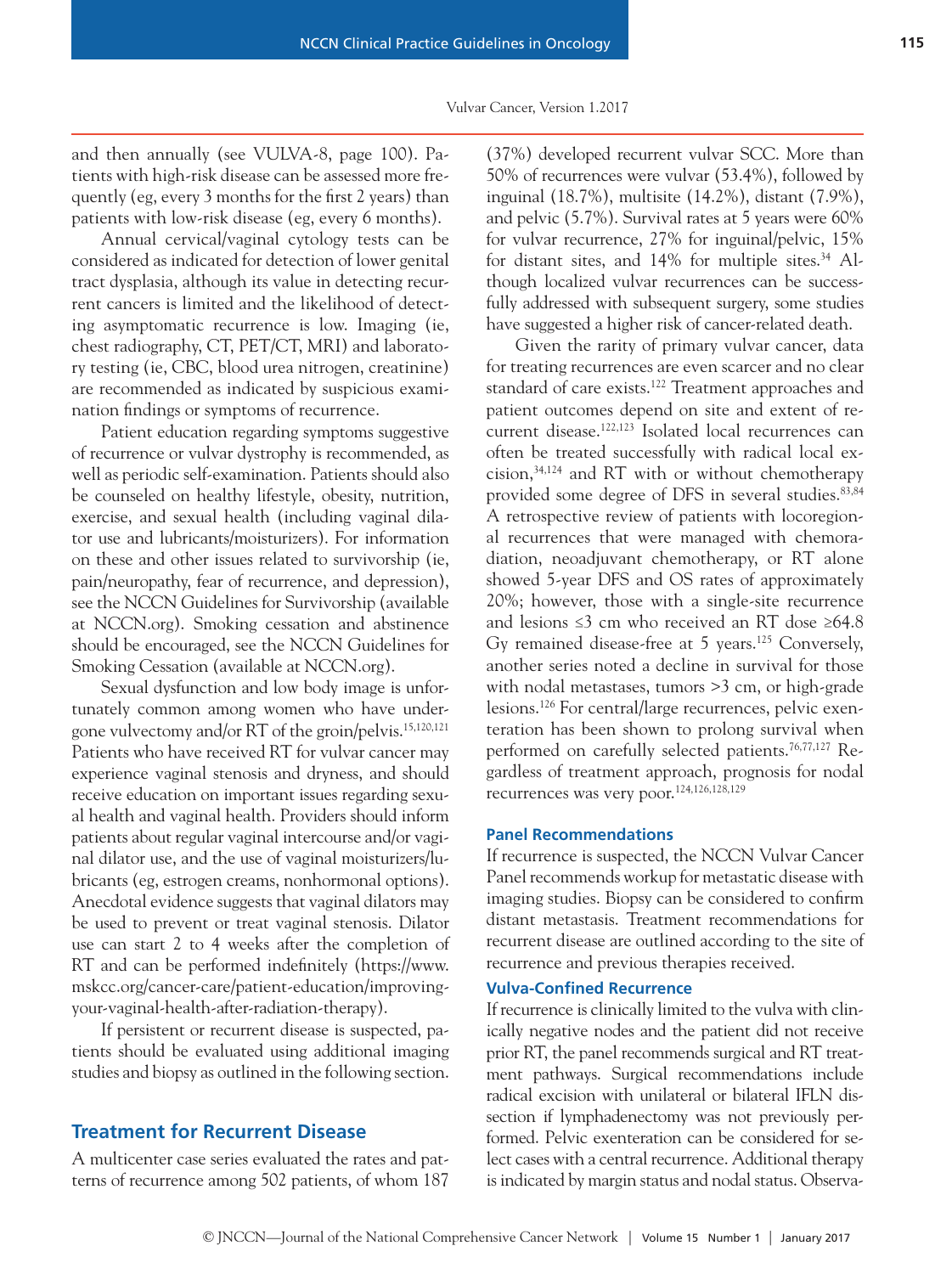tion is appropriate for negative margins and nodes. In patients with positive margins but no evidence of nodal involvement, options include re-excision or EBRT with or without brachytherapy and/or concurrent chemotherapy (category 2B for chemotherapy). EBRT with or without chemotherapy is recommended for patients with negative surgical margins but surgically positive IFLNs. In patients with both positive margins and surgically positive IFLNs, the panel recommends EBRT with or without brachytherapy, concurrent chemotherapy, and/or re-excision as appropriate.

Nonsurgical therapy for recurrence includes EBRT with or without brachytherapy and/or concurrent chemotherapy. Resection can be considered for patients with gross residual tumor. When feasible, resection is also indicated for patients with vulva-confined recurrence who were previously irradiated. After treatment for recurrence, patients should undergo surveillance.

*Nodal Recurrence or Distant Metastasis:* Chemotherapy, palliative/best supportive care, or clinical trial enrollment is recommended for patients experiencing recurrence who received prior pelvic EBRT and for those with multiple positive pelvic nodes or distant metastasis. Resection followed by systemic therapy can be considered for select cases of isolated groin/ pelvic recurrence that were previously irradiated.

If recurrence is limited to the groin and no prior RT was given, then resection of positive nodes followed by EBRT with or without concurrent chemotherapy should be considered. For unresectable nodes, EBRT with or without concurrent chemotherapy is appropriate. All patients should undergo surveillance following treatment for recurrent disease.

# **Systemic Therapy for Recurrent/ Metastatic Disease**

No standard chemotherapy regimens exist for treating advanced or recurrent/metastatic disease. Several reports provide anecdotal evidence for various regimens, at times extrapolating from regimens with known activity in advanced cervical and anal cancers, as well as other SCCs. An overview of systemic therapies used to treat vulvar SCC is available in the article by Reade et al<sup>16</sup>; recommended systemic therapy agents are listed on VULVA-D, page 107.

Cisplatin is a commonly employed radiosensitizing agent in locally advanced vulvar cancer, and is recommended for single-agent or combination chemotherapy for the treatment of metastatic disease.79,130 Cisplatin/vinorelbine was studied in a small case series of patients with recurrent disease, producing a 40% response rate, 10-month PFS, and 19-month OS.131

Carboplatin (category 2A) is an alternative platinum agent active in metastatic cervical cancer that can be used as a single agent or in combination with paclitaxel (category 2B). A small series of 6 patients with advanced or recurrent/metastatic vulvar cancer noted limited clinical benefit of the combination regimen<sup>99</sup>; however, it has been included in these NCCN Guidelines based on data from patients with advanced or recurrent/metastatic cervical cancer.<sup>132</sup>

Paclitaxel (category 2B) was modestly active in a phase II trial of 31 women with advanced recurrent/ metastatic vulvar cancer, and generated a response rate of 14% and PFS of 2.6 months.100

Erlotinib was studied in a phase II trial that included a cohort of women with metastatic disease. Short-duration responses were observed, with partial responses and stable disease noted in 27.5% and 40% of enrolled patients, respectively.101

### **References**

- **1.** SEER Cancer Statistics Factsheets: Vulvar Cancer. Bethesda, MD: National Cancer Institute; Available at: http://seer.cancer.gov/statfacts/ html/vulva.html. Accessed April 22, 2016.
- **2.** Vulvar Cancer Treatment (PDQ®)–Health Professional Version. Bethesda, MD: 2015. Available at: http://www.cancer.gov/types/vulvar/hp/ vulvar-treatment-pdq#section/\_1. Accessed August 3, 2015.
- **3.** Tergas AI, Tseng JH, Bristow RE. Impact of race and ethnicity on treatment and survival of women with vulvar cancer in the United States. Gynecol Oncol 2013;129:154–158.
- **4.** Chase DM, Lin CC, Craig CD, et al. Disparities in vulvar cancer reported by the National Cancer Database: influence of sociodemographic factors. Obstet Gynecol 2015;126:792–802.
- **5.** Stroup AM, Harlan LC, Trimble EL. Demographic, clinical, and treatment trends among women diagnosed with vulvar cancer in the United States. Gynecol Oncol 2008;108:577–583.
- **6.** Figge DC. Rare vulvar malignancies. In: Greer BE, Berek JS, eds. Current Topics In Obstetrics And Gynecology: Gynecologic Oncology: Treatment Rationale And Techniques. Elsevier; 1991:239–257.
- **7.** Sideri M, Jones RW, Wilkinson EJ, et al. Squamous vulvar intraepithelial neoplasia: 2004 modified terminology, ISSVD Vulvar Oncology Subcommittee. J Reprod Med 2005;50:807–810.
- **8.** Bornstein J, Bogliatto F, Haefner HK, et al. The 2015 International Society for the Study of Vulvovaginal Disease (ISSVD) terminology of vulvar squamous intraepithelial lesions. Obstet Gynecol 2016;127:264–268.
- **9.** Gillison ML, Chaturvedi AK, Lowy DR. HPV prophylactic vaccines and the potential prevention of noncervical cancers in both men and women. Cancer 2008;113:3036–3046.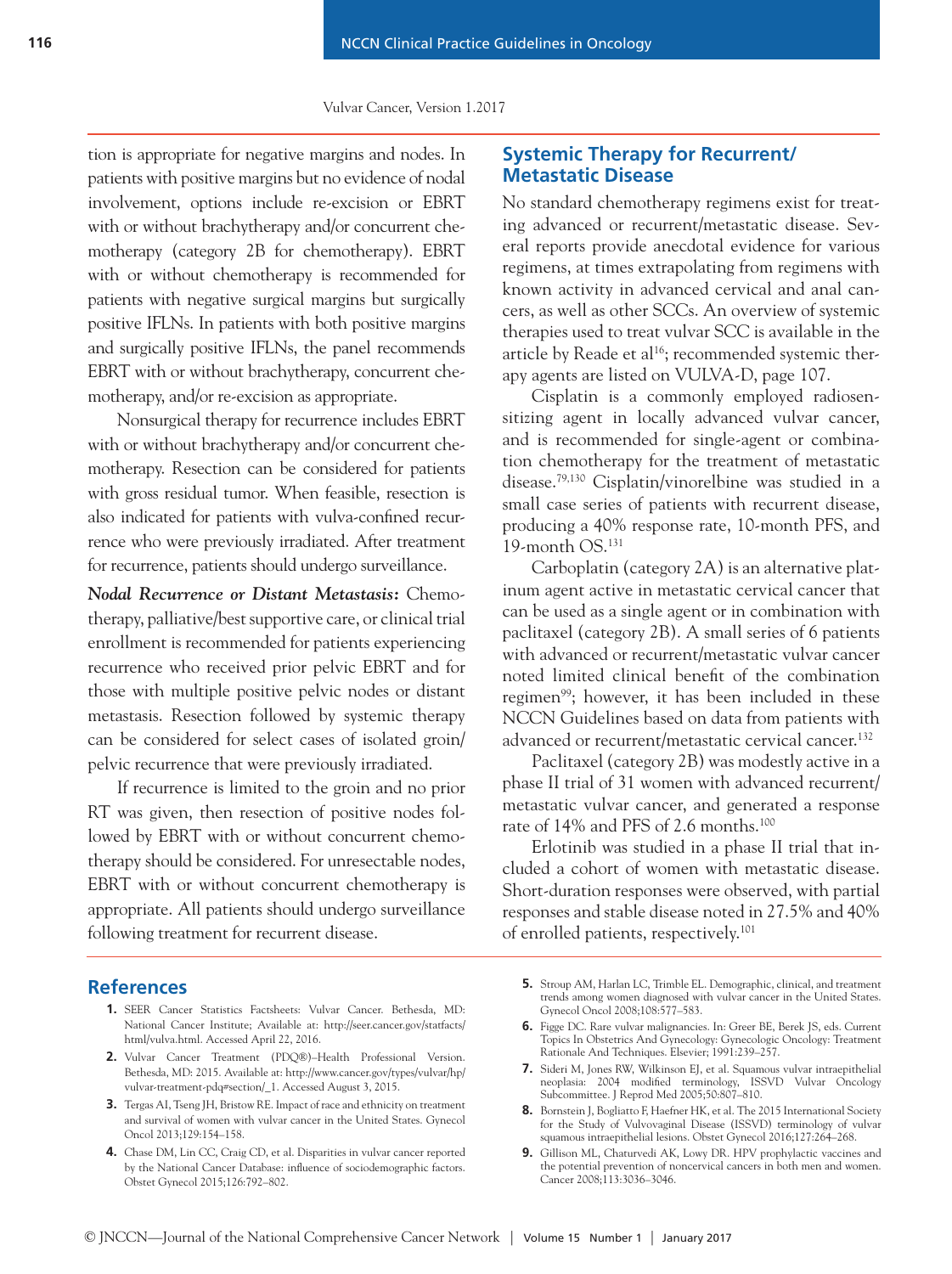- **10.** Watson M, Saraiya M, Ahmed F, et al. Using population-based cancer registry data to assess the burden of human papillomavirus-associated cancers in the United States: overview of methods. Cancer 2008;113:2841– 2854.
- **11.** Gargano JW, Wilkinson EJ, Unger ER, et al. Prevalence of human papillomavirus types in invasive vulvar cancers and vulvar intraepithelial neoplasia 3 in the United States before vaccine introduction. J Low Genit Tract Dis 2012;16:471–479.
- **12.** Eifel PJ, Berek JS, Markman MA. Cancer of the cervix, vagina, and vulva. In: DeVita VT, Lawrence TS, Rosenberg SA, eds. Principles and Practice of Oncology, 9th ed. Philadelphia, PA: Lippincott Williams & Wilkins; 2011:1311–1344.
- **13.** Hampl M, Deckers-Figiel S, Hampl JA, et al. New aspects of vulvar cancer: changes in localization and age of onset. Gynecol Oncol 2008;109:340– 345.
- **14.** van der Velden J, Fons G, Lawrie TA. Primary groin irradiation versus primary groin surgery for early vulvar cancer. Cochrane Database Syst Rev 2011:CD002224.
- **15.** Wills A, Obermair A. A review of complications associated with the surgical treatment of vulvar cancer. Gynecol Oncol 2013;131:467–479.
- **16.** Reade CJ, Eiriksson LR, Mackay H. Systemic therapy in squamous cell carcinoma of the vulva: current status and future directions. Gynecol Oncol 2014;132:780–789.
- **17.** van Doorn HC, Ansink A, Verhaar-Langereis M, Stalpers L. Neoadjuvant chemoradiation for advanced primary vulvar cancer. Cochrane Database Syst Rev 2006:CD003752.
- **18.** Shylasree TS, Bryant A, Howells RE. Chemoradiation for advanced primary vulval cancer. Cochrane Database Syst Rev 2011:CD003752.
- **19.** Woelber L, Kock L, Gieseking F, et al. Clinical management of primary vulvar cancer. Eur J Cancer 2011;47:2315–2321.
- **20.** Hacker NF. Revised FIGO staging for carcinoma of the vulva. Int J Gynaecol Obstet 2009;105:105–106.
- **21.** Pecorelli S. Revised FIGO staging for carcinoma of the vulva, cervix, and endometrium. Int J Gynaecol Obstet 2009;105:103–104.
- **22.** Amin MB, Edge SB, Greene FL, et al. AJCC Cancer Staging Manual, 8th edition. New York, NY: Springer; 2016.
- **23.** Li J, Cai Y, Ke G, et al. Validation of the new FIGO staging system (2009) for vulvar cancer in the Chinese population. Gynecol Oncol 2015;137:274–279.
- **24.** Tabbaa ZM, Gonzalez J, Sznurkowski JJ, et al. Impact of the new FIGO 2009 staging classification for vulvar cancer on prognosis and stage distribution. Gynecol Oncol 2012;127:147–152.
- **25.** Tan J, Chetty N, Kondalsamy-Chennakesavan S, et al. Validation of the FIGO 2009 staging system for carcinoma of the vulva. Int J Gynecol Cancer 2012;22:498–502.
- **26.** Greer BE, Berek JS. Evolution of the primary treatment of invasive squamous cell carcinoma of the vulva. In: Greer BE, Berek JS, eds. Current Topics In Obstetrics And Gynecology: Gynecologic Oncology: Treatment Rationale And Techniques: Elsevier; 1991:227–238.
- **27.** Kataoka MY, Sala E, Baldwin P, et al. The accuracy of magnetic resonance imaging in staging of vulvar cancer: a retrospective multi-centre study. Gynecol Oncol 2010;117:82–87.
- **28.** Cohn DE, Dehdashti F, Gibb RK, et al. Prospective evaluation of positron emission tomography for the detection of groin node metastases from vulvar cancer. Gynecol Oncol 2002;85:179–184.
- **29.** Kamran MW, O'Toole F, Meghen K, et al. Whole-body [18F]fluoro-2 deoxyglucose positron emission tomography scan as combined PET-CT staging prior to planned radical vulvectomy and inguinofemoral lymphadenectomy for squamous vulvar cancer: a correlation with groin node metastasis. Eur J Gynaecol Oncol 2014;35:230–235.
- **30.** Peiro V, Chiva L, Gonzalez A, et al. [Utility of the PET/CT in vulvar cancer management]. Rev Esp Med Nucl Imagen Mol 2014;33:87–92 [in Spanish].
- **31.** Robertson NL, Hricak H, Sonoda Y, et al. The impact of FDG-PET/CT in the management of patients with vulvar and vaginal cancer. Gynecol Oncol 2016;140:420–424.
- **32.** Homesley HD, Bundy BN, Sedlis A, et al. Assessment of current International Federation of Gynecology and Obstetrics staging of vulvar carcinoma relative to prognostic factors for survival (a Gynecologic Oncology Group study). Am J Obstet Gynecol 1991;164:997–1003; discussion 1003–1004.
- **33.** Burger MP, Hollema H, Emanuels AG, et al. The importance of the groin node status for the survival of T1 and T2 vulval carcinoma patients. Gynecol Oncol 1995;57:327–334.
- **34.** Maggino T, Landoni F, Sartori E, et al. Patterns of recurrence in patients with squamous cell carcinoma of the vulva. A multicenter CTF Study. Cancer 2000;89:116–122.
- **35.** van der Velden J, van Lindert AC, Lammes FB, et al. Extracapsular growth of lymph node metastases in squamous cell carcinoma of the vulva. The impact on recurrence and survival. Cancer 1995;75:2885–2890.
- **36.** Luchini C, Nottegar A, Solmi M, et al. Prognostic implications of extranodal extension in node-positive squamous cell carcinoma of the vulva: a systematic review and meta-analysis. Surg Oncol 2016;25:60–65.
- **37.** Origoni M, Sideri M, Garsia S, et al. Prognostic value of pathological patterns of lymph node positivity in squamous cell carcinoma of the vulva stage III and IVA FIGO. Gynecol Oncol 1992;45:313–316.
- **38.** Raspagliesi F, Hanozet F, Ditto A, et al. Clinical and pathological prognostic factors in squamous cell carcinoma of the vulva. Gynecol Oncol 2006;102:333–337.
- **39.** Heaps JM, Fu YS, Montz FJ, et al. Surgical-pathologic variables predictive of local recurrence in squamous cell carcinoma of the vulva. Gynecol Oncol 1990;38:309–314.
- **40.** Homesley HD, Bundy BN, Sedlis A, et al. Prognostic factors for groin node metastasis in squamous cell carcinoma of the vulva (a Gynecologic Oncology Group study). Gynecol Oncol 1993;49:279–283.
- **41.** Aragona AM, Cuneo NA, Soderini AH, Alcoba EB. An analysis of reported independent prognostic factors for survival in squamous cell carcinoma of the vulva: is tumor size significance being underrated? Gynecol Oncol 2014;132:643–648.
- **42.** Rouzier R, Haddad B, Plantier F, et al. Local relapse in patients treated for squamous cell vulvar carcinoma: incidence and prognostic value. Obstet Gynecol 2002;100:1159–1167.
- **43.** Figge DC, Tamimi HK, Greer BE. Lymphatic spread in carcinoma of the vulva. Am J Obstet Gynecol 1985;152:387–394.
- **44.** Farias-Eisner R, Cirisano FD, Grouse D, et al. Conservative and individualized surgery for early squamous carcinoma of the vulva: the treatment of choice for stage I and II (T1-2N0-1M0) disease. Gynecol Oncol 1994;53:55–58.
- **45.** Stehman FB, Look KY. Carcinoma of the vulva. Obstet Gynecol 2006;107:719–733.
- **46.** Landrum LM, Lanneau GS, Skaggs VJ, et al. Gynecologic Oncology Group risk groups for vulvar carcinoma: improvement in survival in the modern era. Gynecol Oncol 2007;106:521–525.
- **47.** Kim KW, Shinagare AB, Krajewski KM, et al. Update on imaging of vulvar squamous cell carcinoma. AJR Am J Roentgenol 2013;201:W147–157.
- **48.** Slomovitz BM, Coleman RL, Oonk MH, et al. Update on sentinel lymph node biopsy for early-stage vulvar cancer. Gynecol Oncol 2015;138:472– 477.
- **49.** Magrina JF, Gonzalez-Bosquet J, Weaver AL, et al. Primary squamous cell cancer of the vulva: radical versus modified radical vulvar surgery. Gynecol Oncol 1998;71:116–121.
- **50.** Ansink A, van der Velden J. Surgical interventions for early squamous cell carcinoma of the vulva. Cochrane Database Syst Rev 2000:CD002036.
- **51.** DeSimone CP, Van Ness JS, Cooper AL, et al. The treatment of lateral T1 and T2 squamous cell carcinomas of the vulva confined to the labium majus or minus. Gynecol Oncol 2007;104:390–395.
- **52.** De Hullu JA, Hollema H, Lolkema S, et al. Vulvar carcinoma. The price of less radical surgery. Cancer 2002;95:2331–2338.
- **53.** Viswanathan AN, Pinto AP, Schultz D, et al. Relationship of margin status and radiation dose to recurrence in post-operative vulvar carcinoma. Gynecol Oncol 2013;130:545–549.
- **54.** Chan JK, Sugiyama V, Pham H, et al. Margin distance and other clinicopathologic prognostic factors in vulvar carcinoma: a multivariate analysis. Gynecol Oncol 2007;104:636–641.
- **55.** Faul CM, Mirmow D, Huang Q, et al. Adjuvant radiation for vulvar carcinoma: improved local control. Int J Radiat Oncol Biol Phys 1997;38:381–389.
- **56.** Woelber L, Eulenburg C, Grimm D, et al. The risk of contralateral nonsentinel metastasis in patients with primary vulvar cancer and unilaterally positive sentinel node. Ann Surg Oncol 2016;23:2508–2514.
- **57.** Coleman RL, Ali S, Levenback CF, et al. Is bilateral lymphadenectomy for midline squamous carcinoma of the vulva always necessary? An analysis from Gynecologic Oncology Group (GOG) 173. Gynecol Oncol 2013;128:155–159.
- **58.** DiSaia PJ, Creasman WT, Rich WM. An alternate approach to early cancer of the vulva. Am J Obstet Gynecol 1979;133:825–832.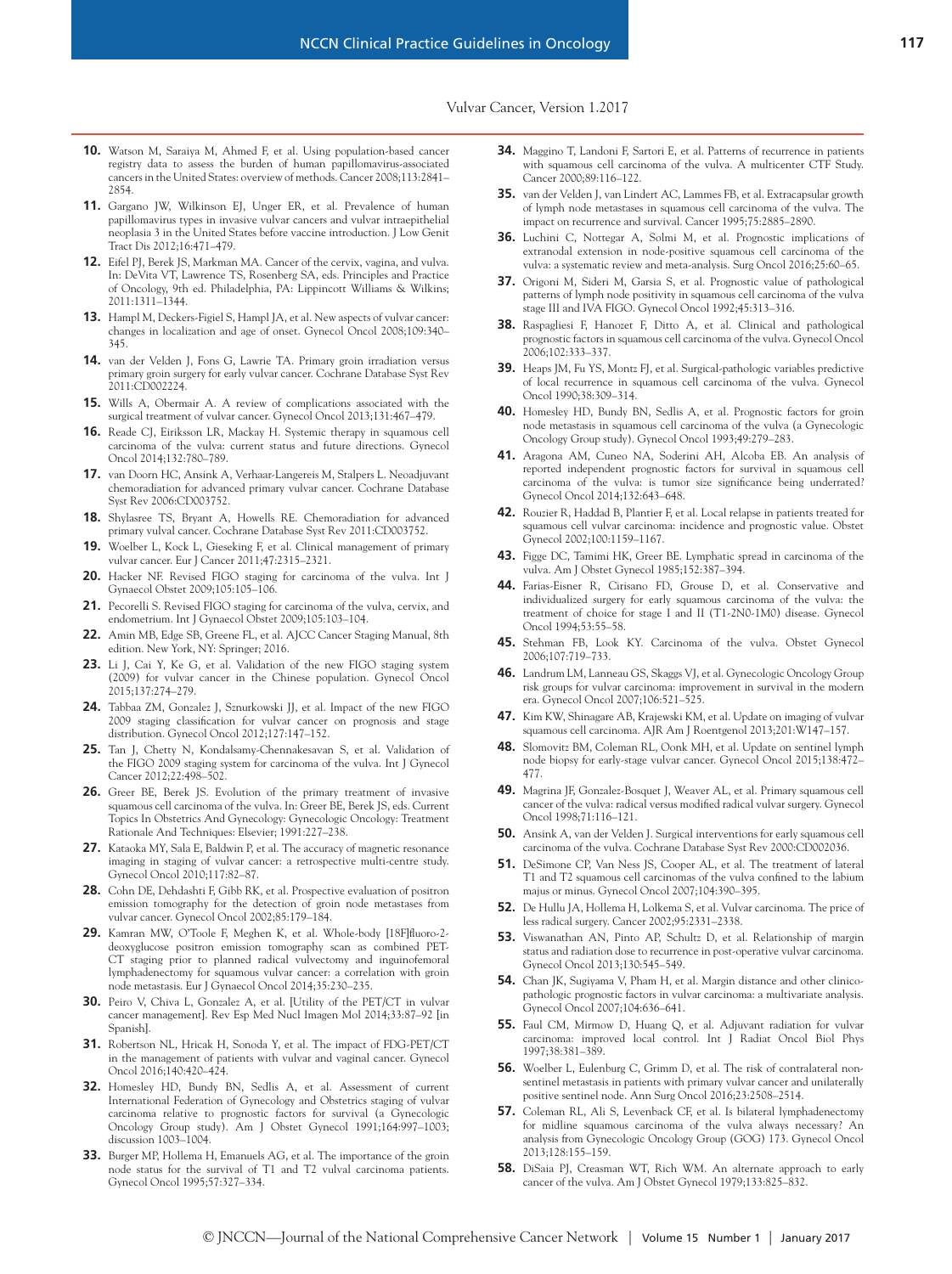- **59.** Van der Zee AG, Oonk MH, De Hullu JA, et al. Sentinel node dissection is safe in the treatment of early-stage vulvar cancer. J Clin Oncol 2008;26:884–889.
- **60.** Oonk MH, van Hemel BM, Hollema H, et al. Size of sentinel-node metastasis and chances of non-sentinel-node involvement and survival in early stage vulvar cancer: results from GROINSS-V, a multicentre observational study. Lancet Oncol 2010;11:646–652.
- **61.** Oonk MH, van Os MA, de Bock GH, et al. A comparison of quality of life between vulvar cancer patients after sentinel lymph node procedure only and inguinofemoral lymphadenectomy. Gynecol Oncol 2009;113:301– 305.
- **62.** Te Grootenhuis NC, van der Zee AG, van Doorn HC, et al. Sentinel nodes in vulvar cancer: Long-term follow-up of the GROningen INternational Study on Sentinel nodes in Vulvar cancer (GROINSS-V) I. Gynecol Oncol 2016;140:8–14.
- **63.** Levenback CF, Ali S, Coleman RL, et al. Lymphatic mapping and sentinel lymph node biopsy in women with squamous cell carcinoma of the vulva: a gynecologic oncology group study. J Clin Oncol 2012;30:3786–3791.
- **64.** Covens A, Vella ET, Kennedy EB, et al. Sentinel lymph node biopsy in vulvar cancer: systematic review, meta-analysis and guideline recommendations. Gynecol Oncol 2015;137:351–361.
- **65.** Hacker NF, Berek JS, Lagasse LD, et al. Individualization of treatment for stage I squamous cell vulvar carcinoma. Obstet Gynecol 1984;63:155–162.
- **66.** Burke TW, Levenback C, Coleman RL, et al. Surgical therapy of T1 and T2 vulvar carcinoma: further experience with radical wide excision and selective inguinal lymphadenectomy. Gynecol Oncol 1995;57:215–220.
- **67.** Hacker NF, Van der Velden J. Conservative management of early vulvar cancer. Cancer 1993;71:1673–1677.
- **68.** Morgan MA, Mikuta JJ. Surgical management of vulvar cancer. Semin Surg Oncol 1999;17:168–172.
- **69.** Stehman FB, Bundy BN, Thomas G, et al. Groin dissection versus groin radiation in carcinoma of the vulva: a Gynecologic Oncology Group study. Int J Radiat Oncol Biol Phys 1992;24:389–396.
- **70.** Hallak S, Ladi L, Sorbe B. Prophylactic inguinal-femoral irradiation as an alternative to primary lymphadenectomy in treatment of vulvar carcinoma. Int J Oncol 2007;31:1077–1085.
- **71.** Petereit DG, Mehta MP, Buchler DA, Kinsella TJ. Inguinofemoral radiation of N0,N1 vulvar cancer may be equivalent to lymphadenectomy if proper radiation technique is used. Int J Radiat Oncol Biol Phys 1993;27:963–967.
- **72.** Rouzier R, Haddad B, Atallah D, et al. Surgery for vulvar cancer. Clin Obstet Gynecol 2005;48:869–878.
- **73.** Magrina JF, Gonzalez-Bosquet J, Weaver AL, et al. Squamous cell carcinoma of the vulva stage IA: long-term results. Gynecol Oncol 2000;76:24–27.
- **74.** Yoder BJ, Rufforny I, Massoll NA, Wilkinson EJ. Stage IA vulvar squamous cell carcinoma: an analysis of tumor invasive characteristics and risk. Am J Surg Pathol 2008;32:765–772.
- **75.** Wilkinson EJ. Superficial invasive carcinoma of the vulva. Clin Obstet Gynecol 1985;28:188–195.
- **76.** Forner DM, Lampe B. Exenteration in the treatment of stage III/IV vulvar cancer. Gynecol Oncol 2012;124:87–91.
- **77.** Miller B, Morris M, Levenback C, et al. Pelvic exenteration for primary and recurrent vulvar cancer. Gynecol Oncol 1995;58:202–205.
- **78.** Hoffman MS, Cavanagh D, Roberts WS, et al. Ultraradical surgery for advanced carcinoma of the vulva: an update. Int J Gynecol Cancer 1993;3:369–372.
- **79.** Gadducci A, Cionini L, Romanini A, et al. Old and new perspectives in the management of high-risk, locally advanced or recurrent, and metastatic vulvar cancer. Crit Rev Oncol Hematol 2006;60:227–241.
- **80.** Boronow RC. Combined therapy as an alternative to exenteration for locally advanced vulvo-vaginal cancer: rationale and results. Cancer 1982;49:1085–1091.
- **81.** Fuh KC, Berek JS. Current management of vulvar cancer. Hematol Oncol Clin North Am 2012;26:45–62.
- **82.** Leiserowitz GS, Russell AH, Kinney WK, et al. Prophylactic chemoradiation of inguinofemoral lymph nodes in patients with locally extensive vulvar cancer. Gynecol Oncol 1997;66:509–514.
- **83.** Russell AH, Mesic JB, Scudder SA, et al. Synchronous radiation and cytotoxic chemotherapy for locally advanced or recurrent squamous cancer of the vulva. Gynecol Oncol 1992;47:14–20.
- **84.** Thomas G, Dembo A, DePetrillo A, et al. Concurrent radiation and chemotherapy in vulvar carcinoma. Gynecol Oncol 1989;34:263–267.
- **85.** Eifel PJ, Morris M, Burke TW, et al. Prolonged continuous infusion cisplatin and 5-fluorouracil with radiation for locally advanced carcinoma of the vulva. Gynecol Oncol 1995;59:51–56.
- **86.** Lupi G, Raspagliesi F, Zucali R, et al. Combined preoperative chemoradiotherapy followed by radical surgery in locally advanced vulvar carcinoma. A pilot study. Cancer 1996;77:1472–1478.
- **87.** Moore DH, Thomas GM, Montana GS, et al. Preoperative chemoradiation for advanced vulvar cancer: a phase II study of the Gynecologic Oncology Group. Int J Radiat Oncol Biol Phys 1998;42:79–85.
- **88.** Geisler JP, Manahan KJ, Buller RE. Neoadjuvant chemotherapy in vulvar cancer: avoiding primary exenteration. Gynecol Oncol 2006;100:53–57.
- **89.** Landoni F, Maneo A, Zanetta G, et al. Concurrent preoperative chemotherapy with 5-fluorouracil and mitomycin C and radiotherapy (FUMIR) followed by limited surgery in locally advanced and recurrent vulvar carcinoma. Gynecol Oncol 1996;61:321–327.
- **90.** Berek JS, Heaps JM, Fu YS, et al. Concurrent cisplatin and 5-fluorouracil chemotherapy and radiation therapy for advanced-stage squamous carcinoma of the vulva. Gynecol Oncol 1991;42:197–201.
- **91.** Koh WJ, Wallace HJ III, Greer BE, et al. Combined radiotherapy and chemotherapy in the management of local-regionally advanced vulvar cancer. Int J Radiat Oncol Biol Phys 1993;26:809–816.
- **92.** Cunningham MJ, Goyer RP, Gibbons SK, et al. Primary radiation, cisplatin, and 5-fluorouracil for advanced squamous carcinoma of the vulva. Gynecol Oncol 1997;66:258–261.
- **93.** Gerszten K, Selvaraj RN, Kelley J, Faul C. Preoperative chemoradiation for locally advanced carcinoma of the vulva. Gynecol Oncol 2005;99:640– 644.
- **94.** Tans L, Ansink AC, van Rooij PH, et al. The role of chemo-radiotherapy in the management of locally advanced carcinoma of the vulva: single institutional experience and review of literature. Am J Clin Oncol 2011;34:22–26.
- **95.** Han SC, Kim DH, Higgins SA, et al. Chemoradiation as primary or adjuvant treatment for locally advanced carcinoma of the vulva. Int J Radiat Oncol Biol Phys 2000;47:1235–1244.
- **96.** Montana GS, Thomas GM, Moore DH, et al. Preoperative chemoradiation for carcinoma of the vulva with N2/N3 nodes: a gynecologic oncology group study. Int J Radiat Oncol Biol Phys 2000;48:1007–1013.
- **97.** Moore DH, Ali S, Koh WJ, et al. A phase II trial of radiation therapy and weekly cisplatin chemotherapy for the treatment of locally-advanced squamous cell carcinoma of the vulva: a gynecologic oncology group study. Gynecol Oncol 2012;124:529–533.
- **98.** Chin JY, Hong TS, Ryan DP. Mitomycin in anal cancer: still the standard of care. J Clin Oncol 2012;30:4297–4301.
- **99.** Han SN, Vergote I, Amant F. Weekly paclitaxel/carboplatin in the treatment of locally advanced, recurrent, or metastatic vulvar cancer. Int J Gynecol Cancer 2012;22:865–868.
- **100.** Witteveen PO, van der Velden J, Vergote I, et al. Phase II study on paclitaxel in patients with recurrent, metastatic or locally advanced vulvar cancer not amenable to surgery or radiotherapy: a study of the EORTC-GCG. Ann Oncol 2009;20:1511–1516.
- **101.** Horowitz NS, Olawaiye AB, Borger DR, et al. Phase II trial of erlotinib in women with squamous cell carcinoma of the vulva. Gynecol Oncol 2012;127:141–146.
- **102.** Jolly S, Soni P, Gaffney DK, et al. ACR Appropriateness Criteria(R) adjuvant therapy in vulvar cancer. Oncology (Williston Park) 2015;29:867–872.
- **103.** Homesley HD, Bundy BN, Sedlis A, Adcock L. Radiation therapy versus pelvic node resection for carcinoma of the vulva with positive groin nodes. Obstet Gynecol 1986;68:733–740.
- **104.** Kunos C, Simpkins F, Gibbons H, et al. Radiation therapy compared with pelvic node resection for node-positive vulvar cancer: a randomized controlled trial. Obstet Gynecol 2009;114:537–546.
- **105.** Fons G, Groenen SM, Oonk MH, et al. Adjuvant radiotherapy in patients with vulvar cancer and one intra capsular lymph node metastasis is not beneficial. Gynecol Oncol 2009;114:343–345.
- **106.** Mahner S, Jueckstock J, Hilpert F, et al. Adjuvant therapy in lymph node-positive vulvar cancer: the AGO-CaRE-1 study. J Natl Cancer Inst 2015;107:pii: dju426.
- **107.** Parthasarathy A, Cheung MK, Osann K, et al. The benefit of adjuvant radiation therapy in single-node-positive squamous cell vulvar carcinoma. Gynecol Oncol 2006;103:1095–1099.
- **108.** Woelber L, Eulenburg C, Choschzick M, et al. Prognostic role of lymph node metastases in vulvar cancer and implications for adjuvant treatment. Int J Gynecol Cancer 2012;22:503–508.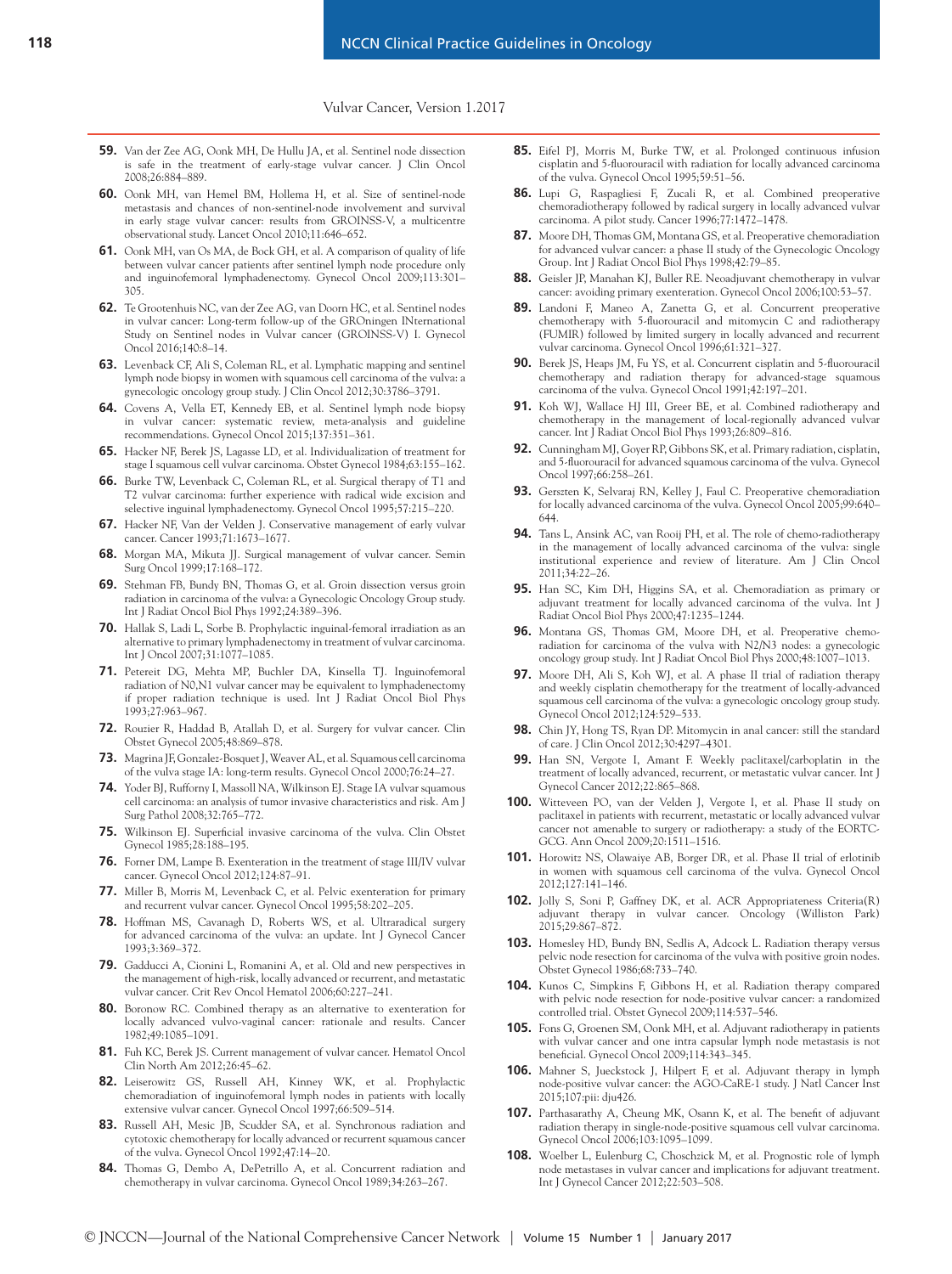- **109.** Dusenbery KE, Carlson JW, LaPorte RM, et al. Radical vulvectomy with postoperative irradiation for vulvar cancer: therapeutic implications of a central block. Int J Radiat Oncol Biol Phys 1994;29:989–998.
- **110.** Gill BS, Bernard ME, Lin JF, et al. Impact of adjuvant chemotherapy with radiation for node-positive vulvar cancer: a National Cancer Data Base (NCDB) analysis. Gynecol Oncol 2015;137:365–372.
- **111.** Swanick CW, Smith GL, Huo J, et al. (P021) Delivery and outcomes of adjuvant radiation therapy in older women with node-positive vulvar cancer. Oncology (Williston Park) 2016;30(Suppl):pii: 216605.
- **112.** Ignatov T, Eggemann H, Burger E, et al. Adjuvant radiotherapy for vulvar cancer with close or positive surgical margins. J Cancer Res Clin Oncol 2016;142:489–495.
- **113.** van Beekhuizen HJ, Auzin M, van den Einden LC, et al. Lymph node count at inguinofemoral lymphadenectomy and groin recurrences in vulvar cancer. Int J Gynecol Cancer 2014;24:773–778.
- **114.** Bell JG, Lea JS, Reid GC. Complete groin lymphadenectomy with preservation of the fascia lata in the treatment of vulvar carcinoma. Gynecol Oncol 2000;77:314–318.
- **115.** Stehman FB, Bundy BN, Dvoretsky PM, Creasman WT. Early stage I carcinoma of the vulva treated with ipsilateral superficial inguinal lymphadenectomy and modified radical hemivulvectomy: a prospective study of the Gynecologic Oncology Group. Obstet Gynecol 1992;79:490– 497.
- **116.** Kirby TO, Rocconi RP, Numnum TM, et al. Outcomes of stage I/II vulvar cancer patients after negative superficial inguinal lymphadenectomy. Gynecol Oncol 2005;98:309–312.
- **117.** Gonzalez Bosquet J, Magrina JF, Gaffey TA, et al. Long-term survival and disease recurrence in patients with primary squamous cell carcinoma of the vulva. Gynecol Oncol 2005;97:828–833.
- **118.** Elit L, Reade CJ. Recommendations for follow-up care for gynecologic cancer survivors. Obstet Gynecol 2015;126:1207–1214.
- **119.** Salani R, Backes FJ, Fung MF, et al. Posttreatment surveillance and diagnosis of recurrence in women with gynecologic malignancies: Society of Gynecologic Oncologists recommendations. Am J Obstet Gynecol 2011;204:466–478.
- **120.** Hazewinkel MH, Laan ET, Sprangers MA, et al. Long-term sexual function in survivors of vulvar cancer: a cross-sectional study. Gynecol Oncol 2012;126:87–92.
- **121.** Westin SN, Sun CC, Tung CS, et al. Survivors of gynecologic malignancies: impact of treatment on health and well-being. J Cancer Surviv 2016;10:261–270.
- **122.** Mahner S, Prieske K, Grimm D, et al. Systemic treatment of vulvar cancer. Expert Rev Anticancer Ther 2015;15:629–637.
- **123.** Salom EM, Penalver M. Recurrent vulvar cancer. Curr Treat Options Oncol 2002;3:143–153.
- **124.** Piura B, Masotina A, Murdoch J, et al. Recurrent squamous cell carcinoma of the vulva: a study of 73 cases. Gynecol Oncol 1993;48:189–195.
- **125.** Raffetto N, Tombolini V, Santarelli M, et al. Radiotherapy alone and chemoirradiation in recurrent squamous cell carcinoma of the vulva. Anticancer Res 2003;23:3105–3108.
- **126.** Podratz KC, Symmonds RE, Taylor WF, Williams TJ. Carcinoma of the vulva: analysis of treatment and survival. Obstet Gynecol 1983;61:63–74.
- **127.** Chiantera V, Rossi M, De Iaco P, et al. Morbidity after pelvic exenteration for gynecological malignancies: a retrospective multicentric study of 230 patients. Int J Gynecol Cancer 2014;24:156–164.
- **128.** Stehman FB, Bundy BN, Ball H, Clarke-Pearson DL. Sites of failure and times to failure in carcinoma of the vulva treated conservatively: a Gynecologic Oncology Group study. Am J Obstet Gynecol 1996;174:1128– 1132.
- **129.** Hopkins MP, Reid GC, Morley GW. The surgical management of recurrent squamous cell carcinoma of the vulva. Obstet Gynecol 1990;75:1001– 1005.
- **130.** Bellati F, Angioli R, Manci N, et al. Single agent cisplatin chemotherapy in surgically resected vulvar cancer patients with multiple inguinal lymph node metastases. Gynecol Oncol 2005;96:227–231.
- **131.** Cormio G, Loizzi V, Gissi F, et al. Cisplatin and vinorelbine chemotherapy in recurrent vulvar carcinoma. Oncology 2009;77:281–284.
- **132.** Kitagawa R, Katsumata N, Shibata T, et al. Paclitaxel plus carboplatin versus paclitaxel plus cisplatin in metastatic or recurrent cervical cancer: the open-label randomized phase III trial JCOG0505. J Clin Oncol 2015;33:2129–2135.